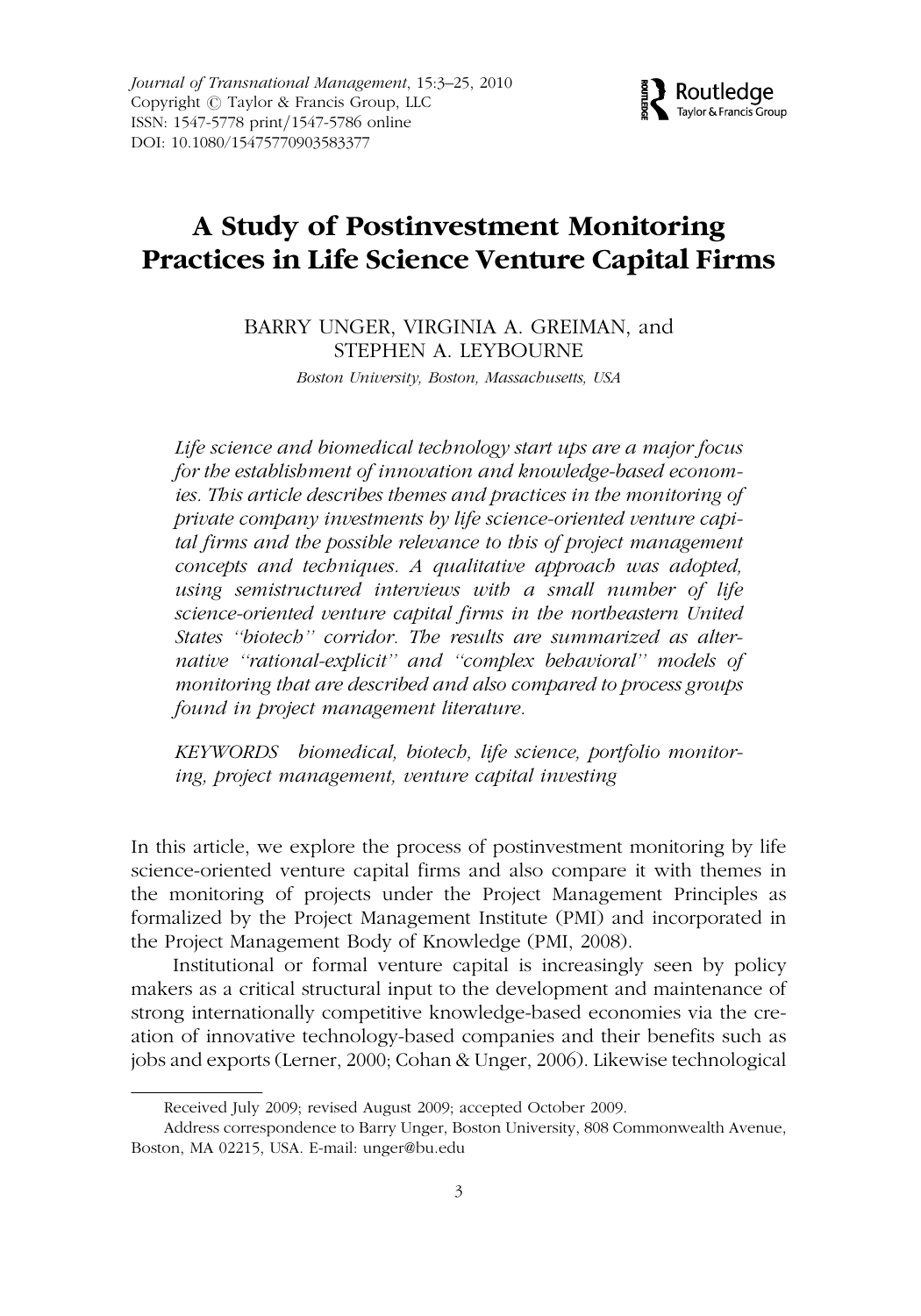innovation by new companies specifically directed at the life science market (sometimes called the biomedical or biotechnology industries, although each of these terms has a slightly different meaning) is also seen as a key component in the economic development of regions and countries. Thus, it is important to better understand the venture capital process and the postinvestment challenges it faces with young life science companies.

Much has been written about the high risk of venture capital investments, including the considerable post investment execution risk reported in technology companies in general and the added scientific and regulatory uncertainty seen in the bio-medical field in particular. However, relatively little has been written about the details of monitoring such investments versus that of the criteria for screening and structuring good investments. Most of what has been written about monitoring is either of a checklist nature or legalistic and contractual, rather than discussing the inherent conceptual challenges in this process, and how they are addressed. For example Gladstone (1988) emphasizes requiring written monthly reports, and using quarterly or biannual board meetings to review such matters as financial results, expenditures, inventory levels, changes in order backlogs, and control of the structure of top management compensation, and McCahery and Renneboog (2003) emphasize control of the company through contractual control of board membership.

In our study, we have sought to elaborate on existing general wisdoms about the nature of the monitoring process in venture capital. For example, the World Resources Institute (1998) notes the ''ongoing symbiotic relationship'' between venture capital firm and portfolio company whereby ''the entrepreneurs/unlisted companies benefit, not only from the infusion of capital, but from the expertise and networking provided.'' Perkins (2008), one of the modern venture capital industry's founders, notes ''I had in mind more of a hands-on approach than was the mode at the time ... 'old money' investors could more properly be called financiers than 'operators' of the kind I had in mind. In my view, they spent most of their time in up-front analysis, rather than in after-the-fact management of the developing venture. To denigrate the approach, perhaps unfairly, it was more like a Las Vegas place-your bets-and-take-your-chances experience than controlling the game itself, which is what I had in mind.'' (Perkins 2008, pp. 101–102).

We also examined venture capitalists' perceptions of the relevance to their work of the concepts and techniques of ''project management.'' Project management, a field that developed in the construction and defense industries to control delays and budgetary and scope overruns in efforts of limited duration, is now used widely in such domains as corporate engineering initiatives, public infrastructure and international development. Here too, venture capitalist Perkins is an inspiration in describing the founding philosophy of Kleiner, Perkins, Caufield, and Byers: ''I thought that ventures could be managed like development projects within a corporation; the example of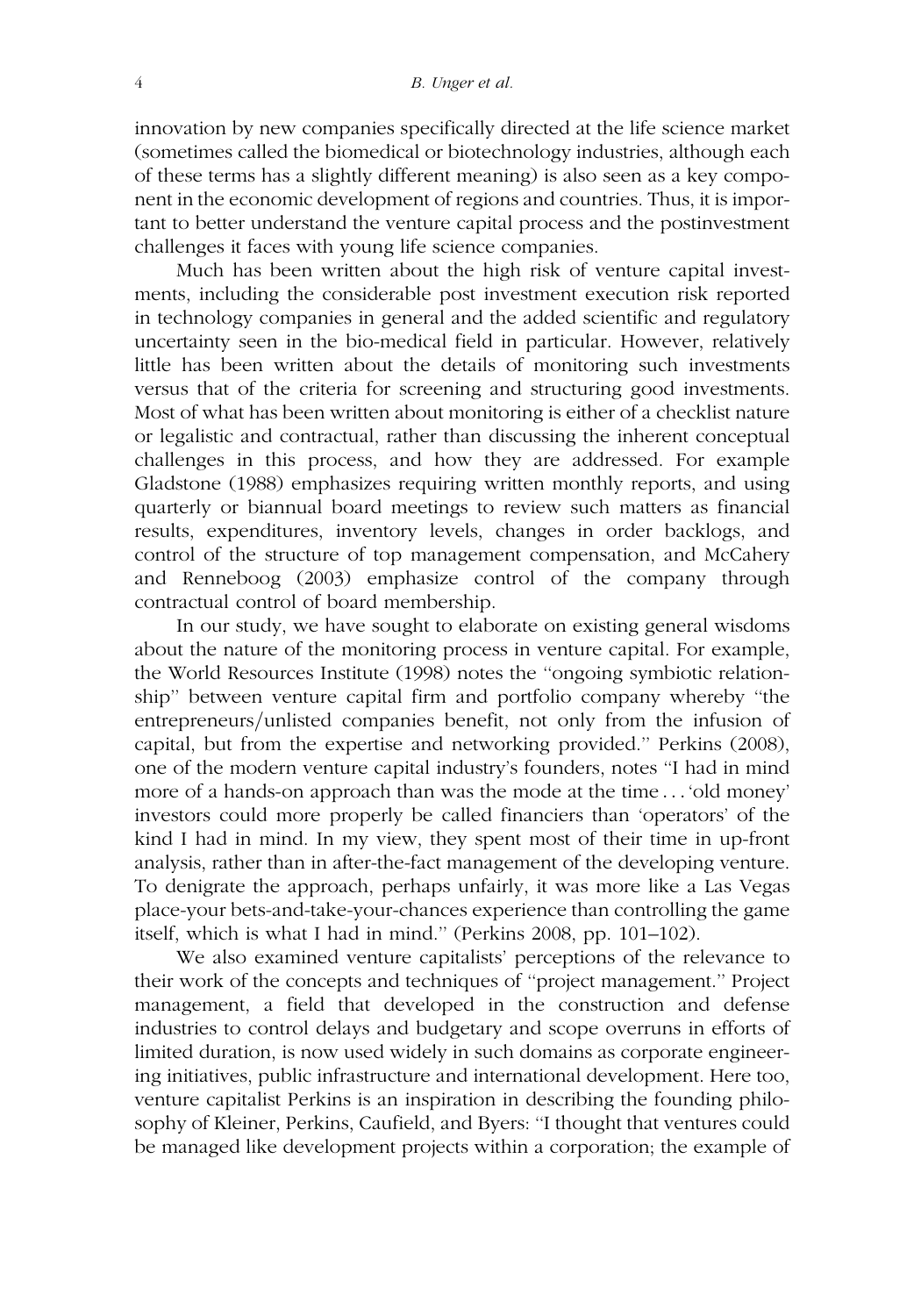Packard and Hewlett, who were both marvelous entrepreneurs and superb managers, was at the forefront of my mind.'' (Perkins, 2008, p. 102).

We have thus (1) interpreted responses to our questions about the overall goals and methods of postinvestment monitoring partly through reference to project management doctrine and tools; and (2) asked in our interviews whether project management approaches were being explicitly used in the monitoring of specific investments, and the reasons for this.

The rest of this article is organized as follows: we review how venture capital funds are structured and review the literature on monitoring; we summarize key concepts from the field of project management, we describe our data collection process; we discuss our results, and in a conclusions section consider whether project management concepts might be applied in a way more relevant to the deeper issues of venture capital monitoring.

## VENTURE CAPITAL AND INVESTMENT MONITORING

In the United States, the venture capital industry structure consists of intermediary organizations (venture capital ''funds'' or ''partnerships'') that invest monies in privately held (i.e., not publicly tradable at the time of investment) high-risk promising operating companies (i.e., not financial holding entities), often high-technology firms with high growth and exit potential, (see Figure 1 Venture Capital Diagram).

### The Venture Capital Life Cycle

Venture capital monitoring is typically seen as a stage in the ''venture capital life cycle:''

- 1. the ''raising'' or collection of investment monies into venture funds (often called ''pools'' or venture capital partnerships),
- 2. the selection of investments through pre-determined criteria,



FIGURE 1 Venture capital diagram.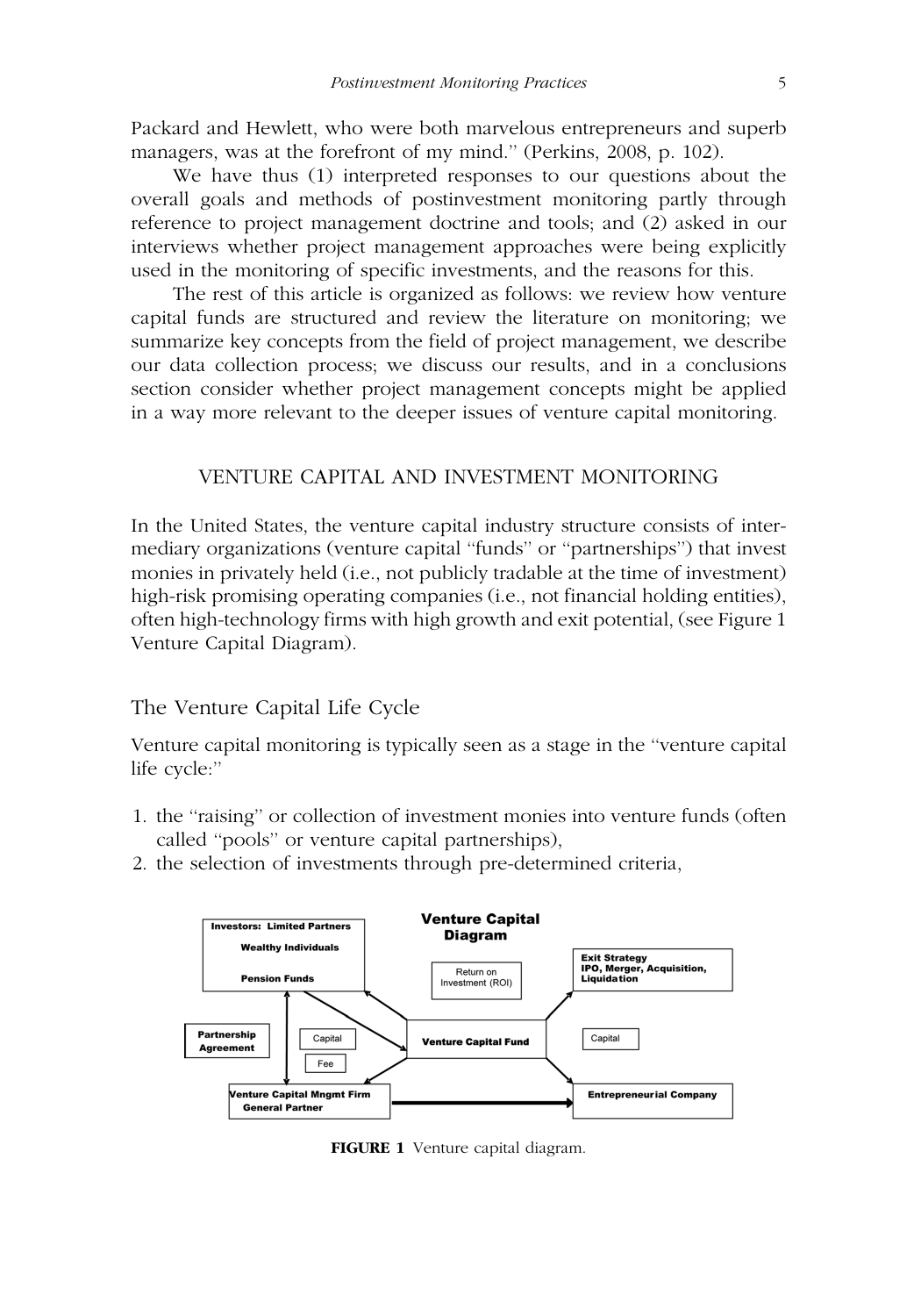- 3. the monitoring of the investment and the enhancement of value to the firms,
- 4. the return of capital to the investors, and
- 5. the strategic exiting of successful deals. (Gompers & Lerner, 2006)

In the United States, the sources of these funds (generally called the limited partners or LPs) are varied but include pension funds, bank holding companies, insurance companies, corporations, other formal ''funds-of-funds'' such as private equity consortiums, and wealthy families and individuals.

The professionals who manage these venture capital partnerships are called venture capitalists and in turn are usually organized into management companies or partnerships of several investment professionals (referred to variously as the venture capital firm, management partnership or GP for general partner) legally responsible for the conduct of the fund's business.

These venture capital firms are directly involved in raising a fund's money, overseeing its use in specific investments (often some time after informal investments by wealthy individuals or ''angels'' in an earlier round and typically in tandem or syndicate with one or more other venture capital funds investing in the same round) and then implementing the ultimate return of principal and added return to the limited partners, typically over an extended period of seven to 10 years.

In addition to initial or new investments, venture funds during their lifetime generally do one or more follow-on investments in many of the investments already in their portfolios where they deem this to enhance or protect the ultimate return of their funds.

Venture capitalists typically receive or purchase some limited partnership ownership interest in the funds they manage as well as management fees (typically 2.5% of money under management), and a success fee (often called the ''carry'' and typically 20%) on the ultimate return above principle on investment of each fund. The success fees can then be distributed to the individual professionals making up the management partnership. The reliance on limited partnerships of finite life with substantial profit sharing has been identified as critical to their success (Jensen, 1993; Shleifer & Vishny, 1997; Gompers & Lerner, 1998).

Venture capitalists typically actively seek liquidity or exit from each specific investment of their funds in a somewhat shorter time frame (perhaps three to six years) in order to expedite the time that they can close the affairs of the whole fund, return capital assets to the limited partners, and hopefully obtain significant success fees for themselves.

The entire process of raising the money for a fund, managing it, and then terminating the fund may in fact take more than 10 years. Typically venture capital firms or management partnerships with a strong performance record and reputation will be raising a new fund each three to five years, as the largest amount of new investment activity tends to occur in the first three years.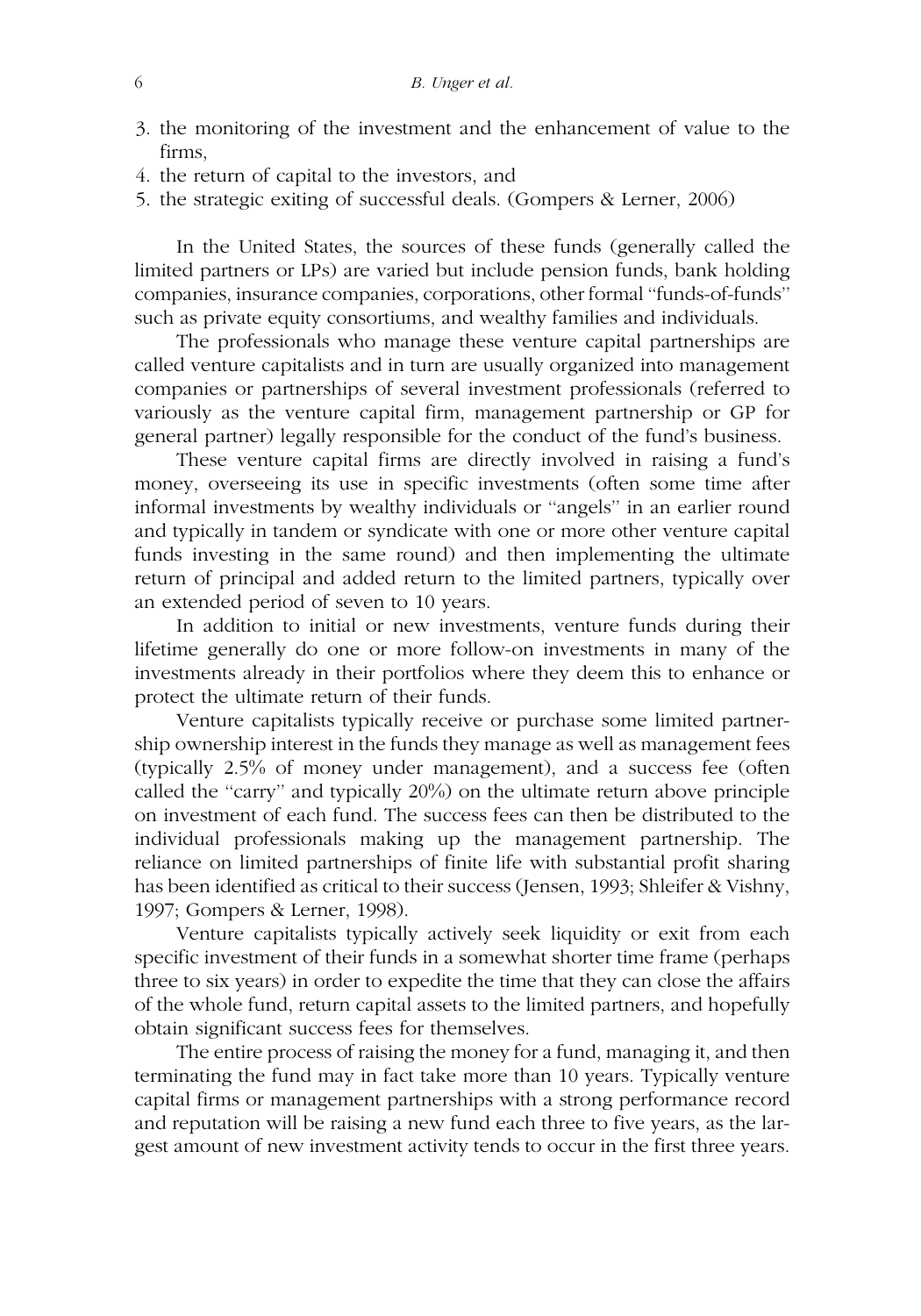This leads to a pattern whereby they are managing several funds of different vintage at once (e.g., Smith Venture Fund I, Smith Venture Fund II, etc.).

Liquidity or exit strategies for specific target investments include: (1) going public in an initial public offering (IPO) so that after a regulatory waiting period shares can be distributed to limited partners of the fund and freely traded; (2) being acquired by a larger firm for either cash or shares in the acquirer; (3) selling off the intellectual or physical assets of the company, often for pennies on the dollar.

Venture capital is seen as an important source of capital for young companies (Gompers & Lerner 2006) (especially those that have not yet achieved revenues or profitability) as the large multimillion dollar financing needed to fund research and development (R&D) and market development is typically unavailable from commercial banks or other traditional financial institutions due to the uncertainty and high risks seen in these companies.

In the United States, the late 1990s saw an unprecedented surge of venture capital activity due in part to the growth of the Internet and the successful ventures of the period such as eBay and Yahoo (Gompers & Lerner, 2001). Moreover, the impact of venture capital on technological innovation is significant and is reflected in the dramatic increase in patents over the past two decades (Lerner, 2000).

The United States, Israel, and Singapore stand apart from other countries in that venture capital funds are invested heavily in early-stage ventures and high-technology industries in comparison to funds in other countries that invest in later-stage financing in lower-technology industries (Milhaupt, 1997; Gilson & Black, 1999).

In the United States, institutional investors like pension funds and wealthy families have been the main contributors to venture capital funds.

In Japan, by comparison, banks are the main repositories of capital and there is little organized venture capital industry—and the few venture capital funds that have been developed by the banks rarely invest in high-tech firms (Milhaupt, 1997). A similar situation exists in Germany where bankunderwritten venture capital funds provide primarily later-stage financing in lower-technology industries (Gilson & Black, 1999).

The European venture capital market is also constrained by regulatory and market barriers that limit early-stage investment, and capital market structures that hinder the ability of portfolio companies to liquidate their positions in start-ups (McCahery & Renneboog, 2003).

By contrast, the United States has a more flexible securities, bankruptcy, tax, and pension system that supports the framework for venture capital and provides more expansive financing opportunities as well as more beneficial exit options.

Moreover, the importance of exit options (e.g., a liquid stock market or active mergers and acquisitions environment including leveraged buyouts) is widely accepted as an important factor in the growth of a venture capital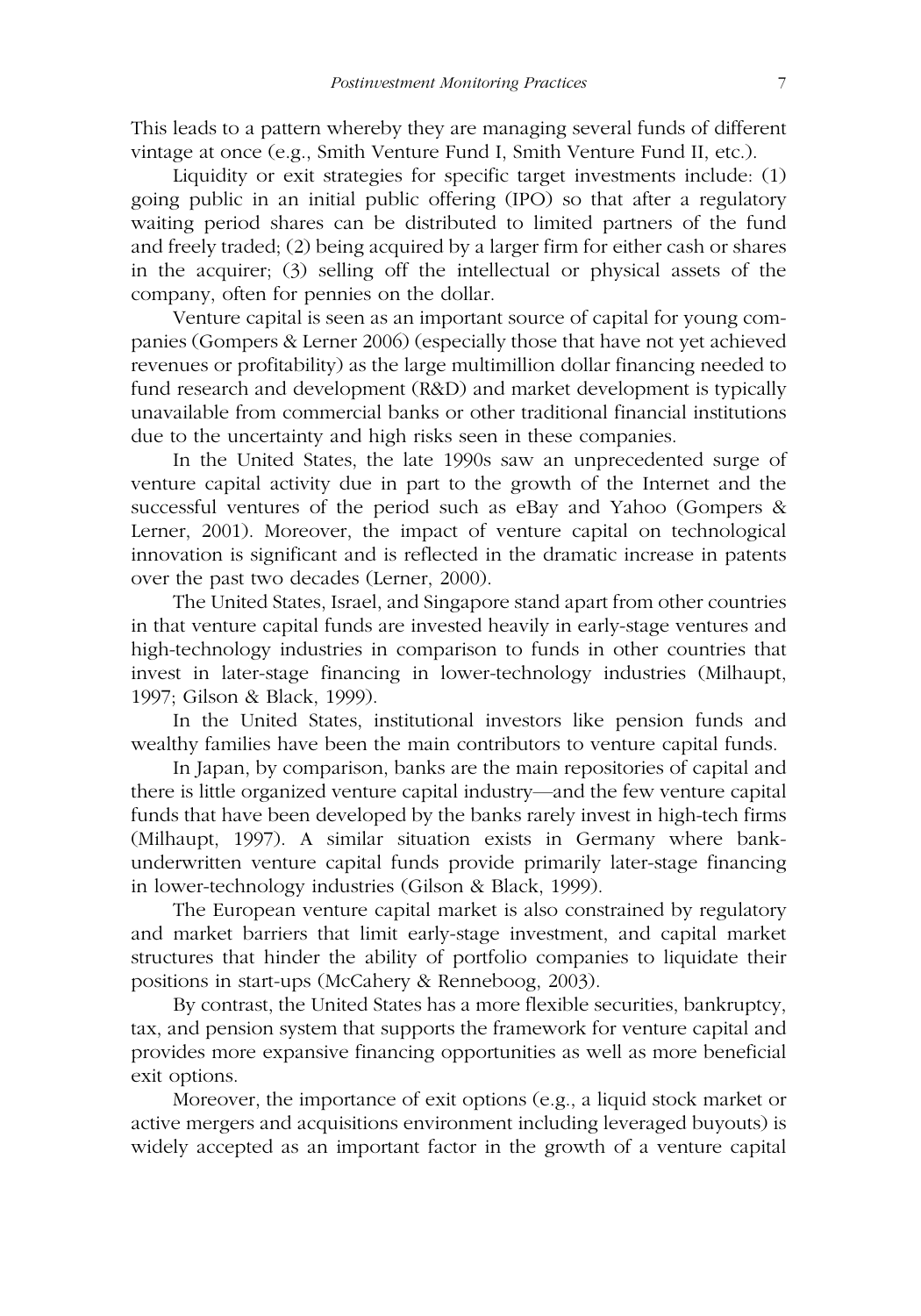market. Indeed some writers have noted that the combination of venture capital and private equity (much later stage but still private financing combining equity and debt) may make the public stock corporation less important in the future (Gilson & Whitehead, 2008).

## CORPORATE GOVERNANCE AND CONTRACTUAL VIEWS OF POSTINVESTMENT MONITORING

A variety of contractual and formal corporate governance arrangements have been described that venture funds use to add value and protect their interests in the monitoring stage of each investment (McCahery & Renneboog, 2003; Hellmann, 1998; Gompers & Lerner, 2001; Barry, Muscarella, Peavy, & Vetsuypens, 1990). These especially emphasize the conditional gearing of follow-on investments to milestones, disproportionate authority by the venture funds' share class over fundamental decisions such as mergers and acquisitions, and also control of a company's board by its investors in return for the capital invested and the promise of valuable advice and connections. Voting control of a company's board by its investors is used not only to replace CEOs deemed to be poorly performing, but also as a de facto (via this implied threat) source of power to influence key decisions such as product, market, sales channel and alliance, manufacturing, and financial strategy.

Venture funds also use their contractual arrangements and power to cause their portfolio companies to provide detailed financial information, reports, asset valuations and other documentation concerning the firm's financial status or operations.

Relevant to the postmonitoring of investments by venture capital funds, writers of international venture capital argue that technical and operational expertise are necessary for both selection and management of investments, and that the relative lack of these skills contributes greatly to the relative failure to develop an aggressive venture capital market outside the United States. As an example, early reports of the emerging venture capital industry in China note that the venture capital firms there have lacked the expertise to select and manage new technology ventures, and they have been unable to add much value beyond financing (White, Gao, & Zhang, 2002; White & Liu, 2001).

Literature regarding venture capital monitoring thus stresses the importance of adding value (e.g., advice on strategy and contacts with investment banking firms, lawyers, and consultants) and the importance of legal structures to ensure a fund's influence and the appropriate flow of data.

However, beyond lists of early warning signals (such as late financial reports, failure to return calls) to detect problems or malfeasance on the part of entrepreneurs (Gladstone, 1988), little guidance or conceptualization is provided on how in practice venture capital professionals should use their data rights and considerable power, nor what the scope and set of actions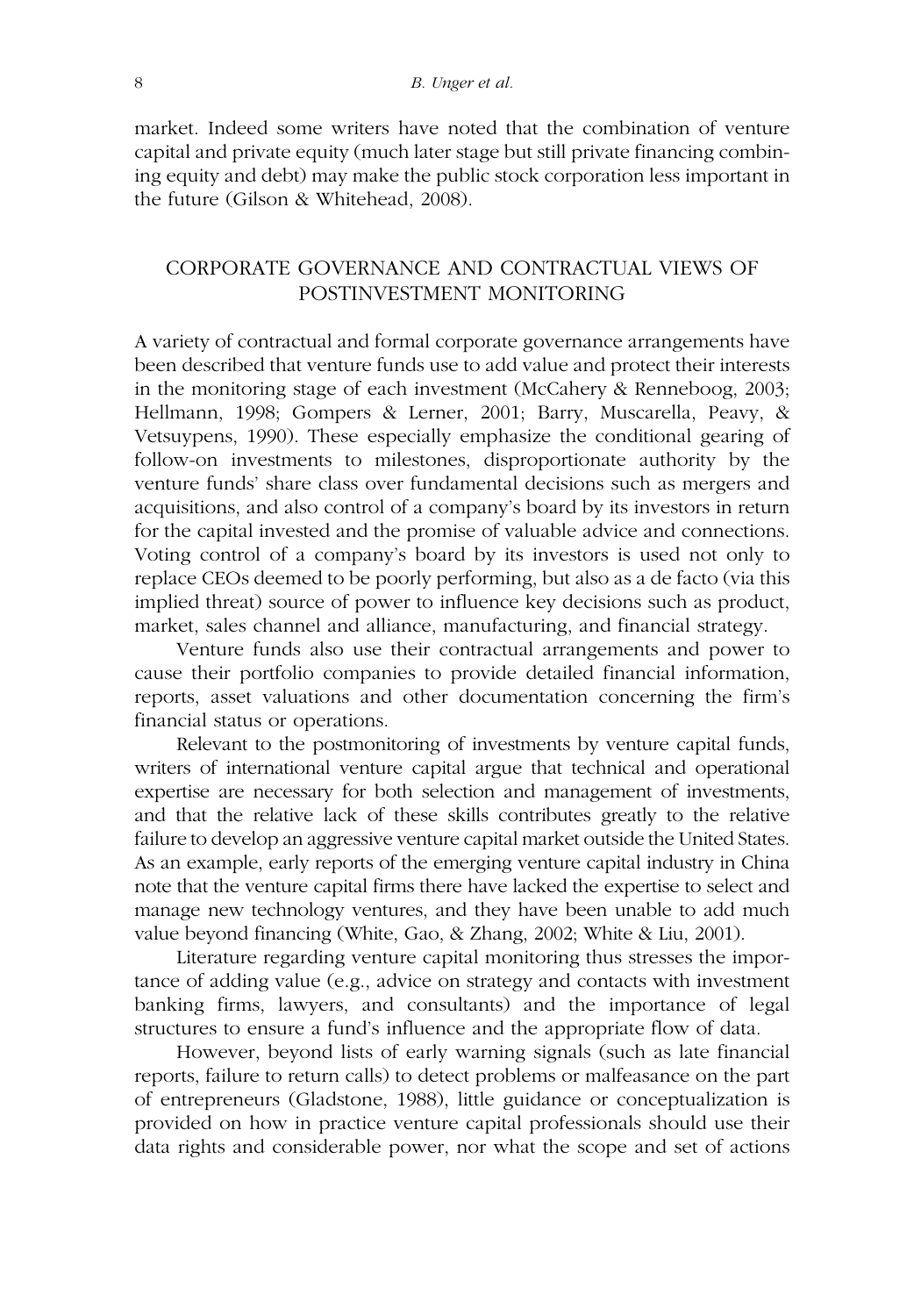of venture capitalists should be in offering advice and helping their investments, other than replacing a CEO.

In addition, beyond the general advice to coordinate with other board members and one's own internal colleagues, no clear guidance exists on how the monitoring process is complicated by the presence of other venture capital funds in a syndicate (the common practice of several venture capital funds co-investing in a company's investment round) or by management dynamics within venture capital firms.

# PROJECT MANAGEMENT AND ITS POSSIBLE RELEVANCE TO INVESTMENT MONITORING

## Project Organizations

In contrasting projects with venture capital investments, it is important to note that project organizations are complex systems including persons and groups, rules and institutions, work processes, and theoretical concepts (Cooke-Davies, Cicmil, Crawford, & Richardson, 2007). Over the years, appropriate institutional arrangements have emerged to better manage the complexity of projects, and to enable their implementation and successful completion (Crawford et al., 2008; Klakegg, Williams, Magnussen, & Glasspool, 2008). Traditionally, project management has been thought of in terms of large infrastructure projects with a focus on budgets and the dominant problem of managing cost overruns. Historically, construction projects have been prone to severe free cash-flow problems, which can partially be mitigated through leverage, i.e., long-term borrowing via municipal bonds and/or commercial bank loans (Esty, 2004). Projects, however, are utilized for many purposes including research and design, transportation and infrastructure development, and, critically for this research, in new product and technology initiatives. Projects are utilized the world over to build infrastructure, to manage change, to manage behaviors, and to manage and monitor progress across myriad areas (Turner, 1999). Some well-known examples of the use of the project management approach by government and industry include the space missions administered by the National Aeronautics and Space Administration (NASA), the U.S. Department of Defense contracts for research and development, auto research and design projects, and mega projects such as Boston's Big Dig and the English Channel Tunnel (Euro Tunnel).

Projects are commonly defined as sharing three common characteristics (Kanabar & Warburton, 2008):

- 1. Projects are temporary; they have a distinct beginning and end;
- 2. Projects are undertaken to provide a unique result or service known as the deliverable; and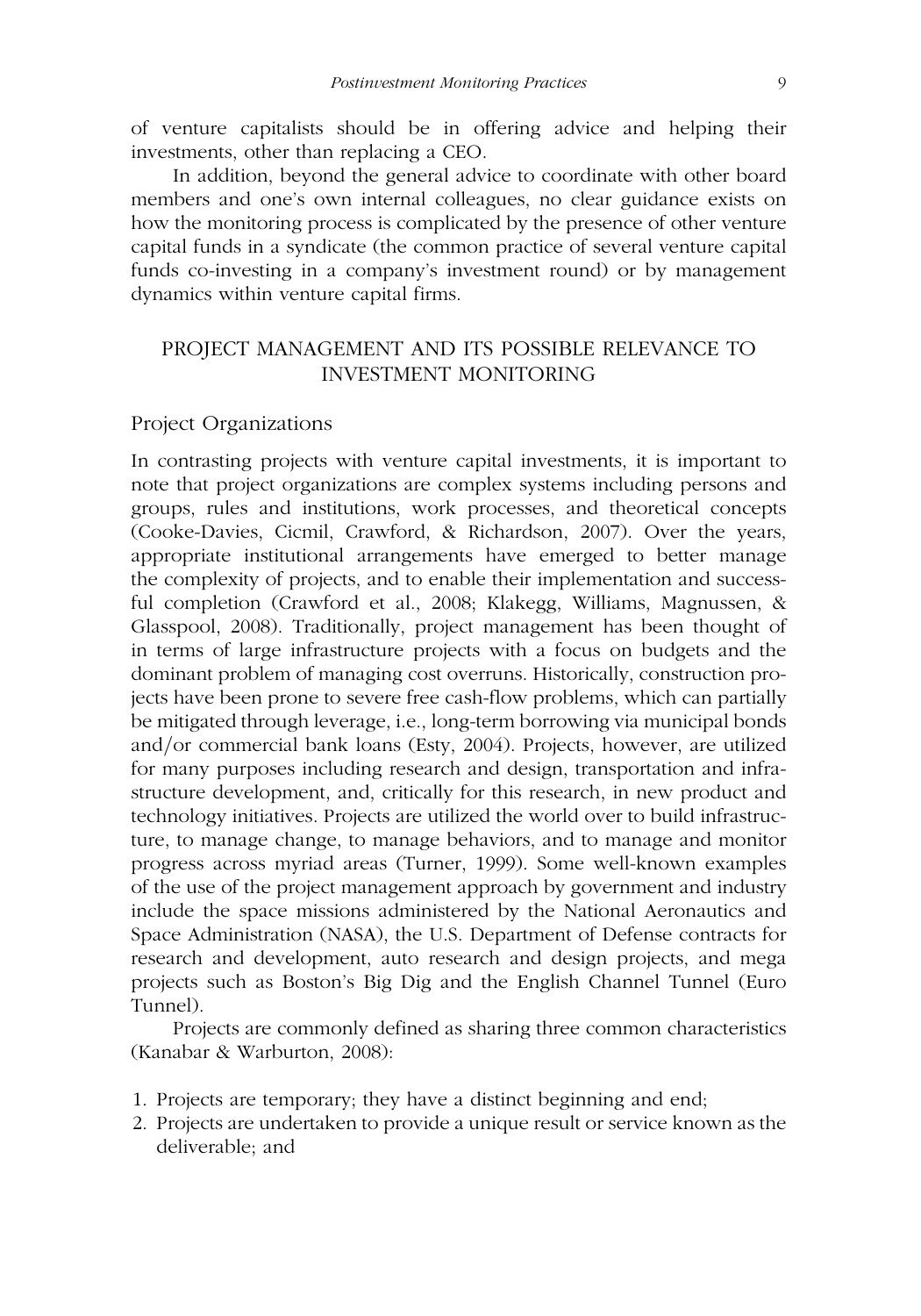3. Projects are developed by breaking agreed work down into smaller steps or stages (progressive elaboration).

## Project Life Cycles

Similar to venture capital monitoring, project monitoring is conceptualized as part of a stage within the full project life cycle (Graham, 1985; Adams & Barnt, 1988, Gray & Larson, 2008) consisting of:

- 1. The initiation stage where the project is defined and approved based on the submission of a detailed feasibility study and high level plan, and given a formal authorizing document know as a charter;
- 2. The planning stage where the detailed schedules, budgets, risks and resources are determined;
- 3. The execution of the project which includes status reporting, monitoring and quality control; and
- 4. The delivery of the project to its customer and the closing of the project.

## Monitoring of Projects Through Process Groups

Project management encompasses all aspects of a business including cost, time, and quality and risk management. It is thus focused on a set of activities that produce a specific result and not a set of continuing activities that are repeated. Before addressing the tools and techniques available to monitor and control projects, it is important to recognize that in addition to the project life cycle described above, projects are generally organized into five process groups that contain 44 processes (PMI, 2008). Though projects may vary in terms of the process groups and processes selected, each process selected should contain a methodology for monitoring and controlling that process.

The five distinct phases or process groups as defined by the Project Management Institute (PMI) include: initiate, plan, execute, monitor, and control and close. Initiation involves defining the project objectives and obtaining approval from the project sponsor. Project planning includes defining and scheduling the project activities and ensuring the necessary resources are in place to complete the activities. Execution involves implementation of the project plan. Control focuses on systematically managing changes to objectives, plans, and schedules during execution. Closure ensures lessons learned are documented to ensure the organization is focused on continuous improvement.

## Project Monitoring and Process Control Tools

Monitoring and controlling project work is carried out from project initiation through project completion. A project monitoring system consists of a comprehensive methodology for determining what data to collect and how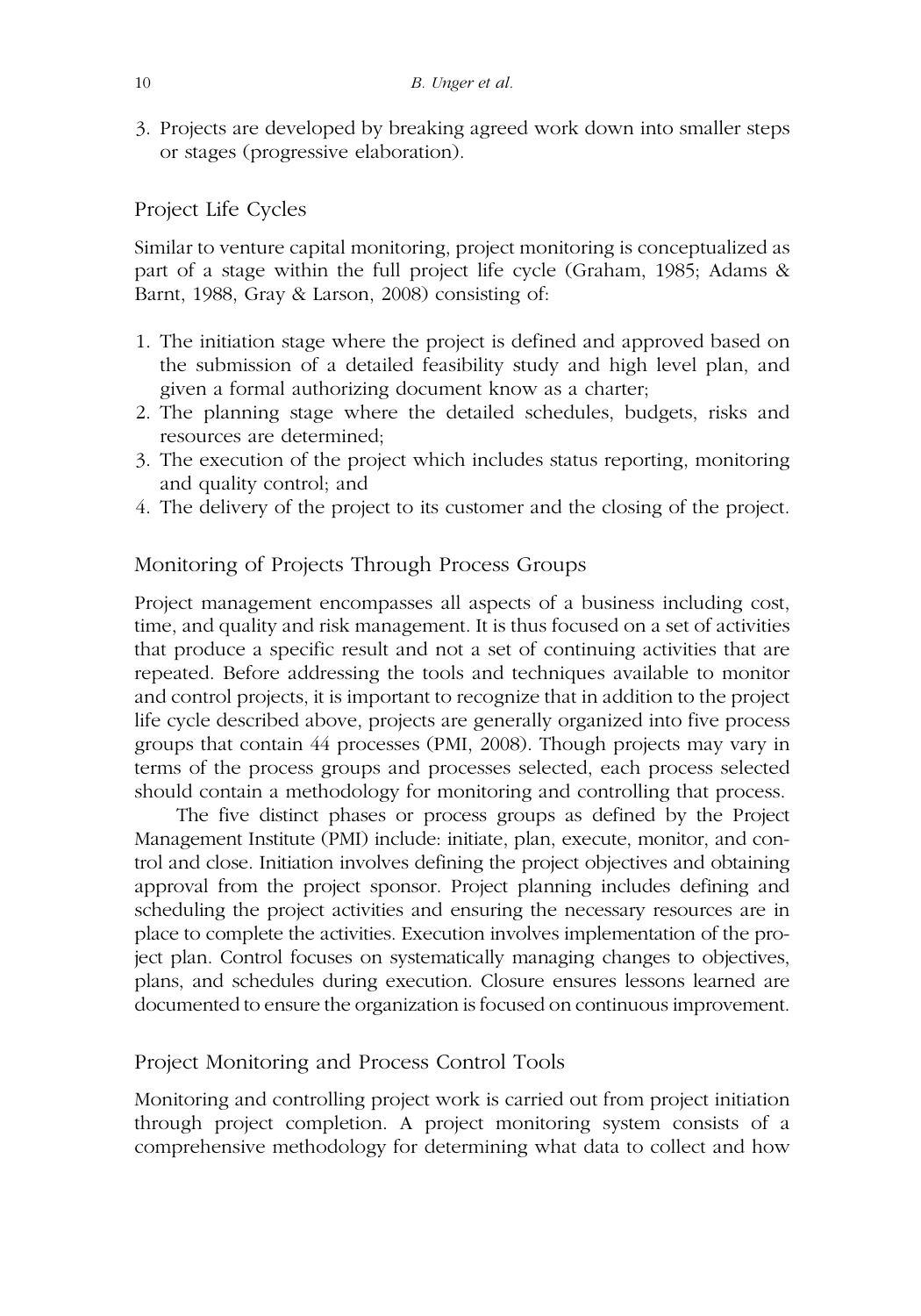to analyze it to measure progress and identify problems. Control is the process of comparing actual performance against plan to identify deviations, evaluate possible alternative courses of actions, and take appropriate corrective action (Gray & Larson, 2008).

The previous text highlights the most important processes utilized to monitor and control projects. Many of these processes are iterative and overlap throughout the project life cycle. For example, in project management the concept of a triple constraint—project scope, time, and cost—is critical to understanding how projects manage competing project requirements. The relationship among these factors is such that if any one of the three factors changes, at least one other factor is likely to be affected (PMI, 2008). Project quality is always affected by balancing these three factors.

A project's cost and schedule is controlled primarily through the use of the earned value system (EVS). The earned value system starts with timephased costs developed through a work breakdown structure that provides the project budget baseline, which is called the planned budgeted value of the work scheduled (PV). Based on this time-phased baseline, comparisons can be made with actual and planned schedule and costs through the earned value system. This is a valuable tool for identifying when a project is off track and from there alternatives can be identified to get the project back on track in as short a time and with as little cost impact as possible.

Maintaining quality is a significant process in project management and all projects must perform quality control. Quality control looks at specific measurements to see if the project and its processes are in control. Quality control answers the question of whether everything is working on the project and whether additional time or money must be spent to help the project succeed. It also involves taking action to eliminate the root causes of poor performance. Project management involves utilizing seven basic tools of quality to ensure the project requirements are being met. These tools include cause and effect diagrams, flowcharts, histograms, Pareto charts, run charts, scatter diagrams, and control charts (PMI, 2008).

The importance of risk control is central to project management and is embodied in a risk response plan. This plan includes tools to identify risk triggers, monitor residual risks, conduct risk reassessments, evaluate the effectiveness of risk management plans, meet stakeholder's expectations on risk, and determine if assumptions are valid among many other risk actions and activities. In addition, because changes occur throughout the project due to requests for expansion or reduction of scope, cost restraints and quality reviews, changes themselves are seen as a major cause of risk of time slippage and not achieving the project's goals. Change control through a formal change control system is an important focus in project management. Such systems usually include a change control plan and procedure, documentation, performance statistics, specification reviews, testing, audits, and creation of a change control board to approve all changes (PMI, 2008).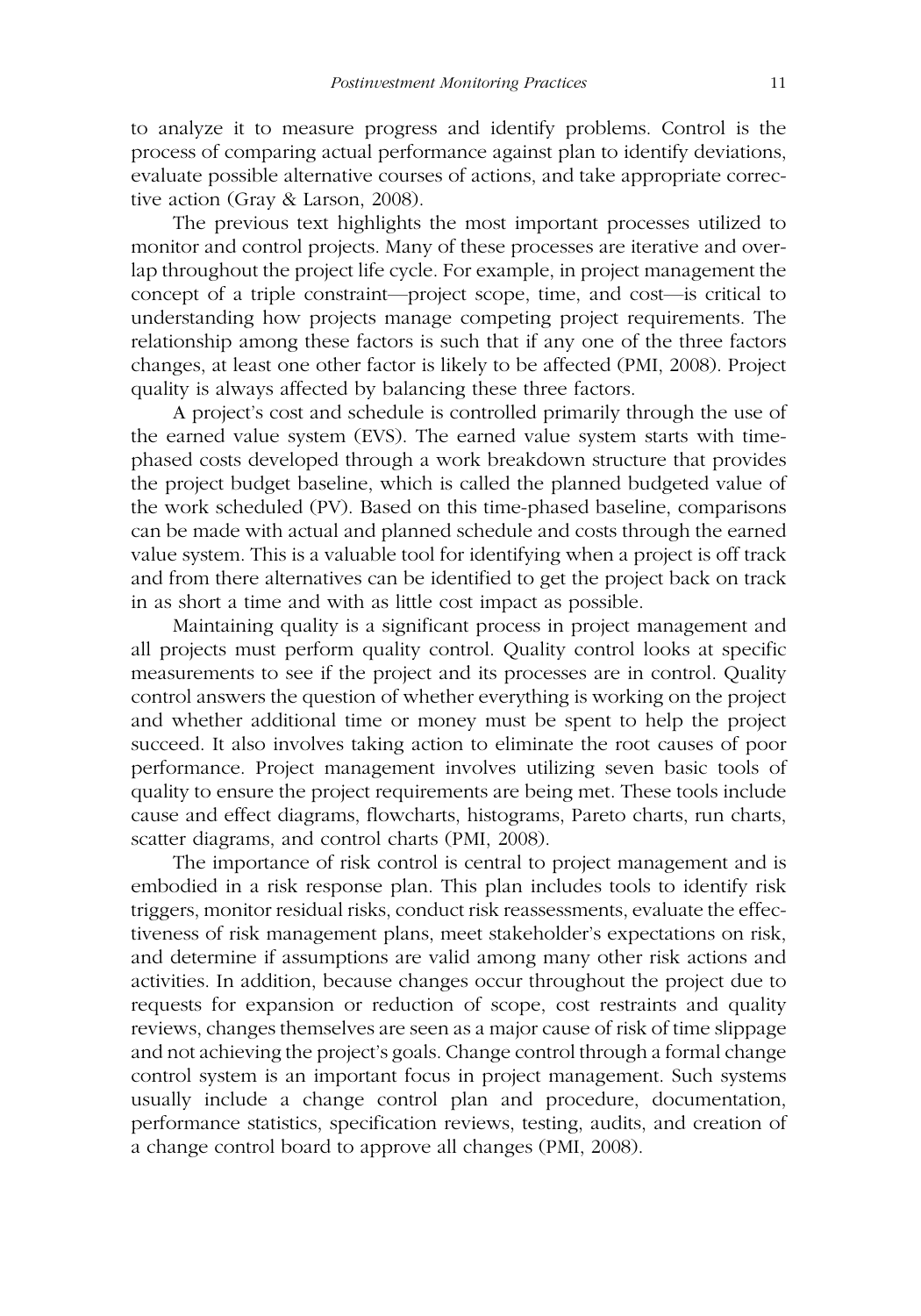| <b>TABLE 1</b> Research Questions |  |
|-----------------------------------|--|
|-----------------------------------|--|

| Objective                                                                                                                     | Research question                                                                                                                                                                                                         |
|-------------------------------------------------------------------------------------------------------------------------------|---------------------------------------------------------------------------------------------------------------------------------------------------------------------------------------------------------------------------|
| 1. To understand the venture capital<br>postinvestment monitoring process and<br>its relationship to the fund's general goals | Describe your postinvestment monitoring<br>process including major risks and issues,<br>documentation, processes, required<br>forms, status meetings, reporting<br>requirements and data due points.                      |
| 2. To understand the relationship with<br>preinvestment activities and goals                                                  | How directly or not is the postinvestment<br>monitoring process related to the<br>financial goals set for investments?                                                                                                    |
| 3. To determine if the investment is<br>managed as a project                                                                  | Do you manage each investment explicitly<br>as a project with inter-related scope, time,<br>and cost attributes? If you do not manage<br>as a project, why not?                                                           |
| 4. To identify the various processes utilized<br>for monitoring investments                                                   | Do you use the same process for<br>monitoring every investment? For<br>example, if the stage is different or if you<br>are not the lead investor, or do not have a<br>seat on the board, does this impact the<br>process? |
| 5. To determine the parties responsible for<br>data collection                                                                | Who sends what data from the company<br>and to whom do they send it in the<br>venture capital firm?                                                                                                                       |
| 6. To assess the extent to which risks are<br>part of the monitoring process and how<br>risks are monitored and controlled    | What system do you utilize to monitor and<br>control identified risks?                                                                                                                                                    |
| 7. To determine the overall view of the pos<br>investment period and its challenges                                           | What are the major risks, issues, and<br>decisions to be made during the period<br>from initial investment to exit (i.e.,<br>liquidation, trade, or sale)?                                                                |
| 8. To assess how changes are monitored<br>throughout the life of the investment                                               | Do you require that changes from plan be<br>controlled through a change control<br>system? If not, what other mechanisms do<br>you use to monitor change from the<br>initial proposal?                                    |
| 9. To understand the board governance<br>practice                                                                             | How does the board monitor the company?<br>How often does the board meet? Who<br>attends the meetings? What are the<br>outputs of the process?                                                                            |
| 10. To assess the extent to which a<br>contingency fund is utilized to control<br>costs                                       | Do you include in your budget a<br>contingency fund for known risks, and a<br>management reserve for unknown risks?<br>If so, on what do you base the amount of<br>these reserves?                                        |

### METHODOLOGY

The objective of this study was to learn about venture capitalists' perception of issues and appropriate techniques in life science venture capital postinvestment monitoring, and their perception of the relevance of project management techniques to postinvestment monitoring.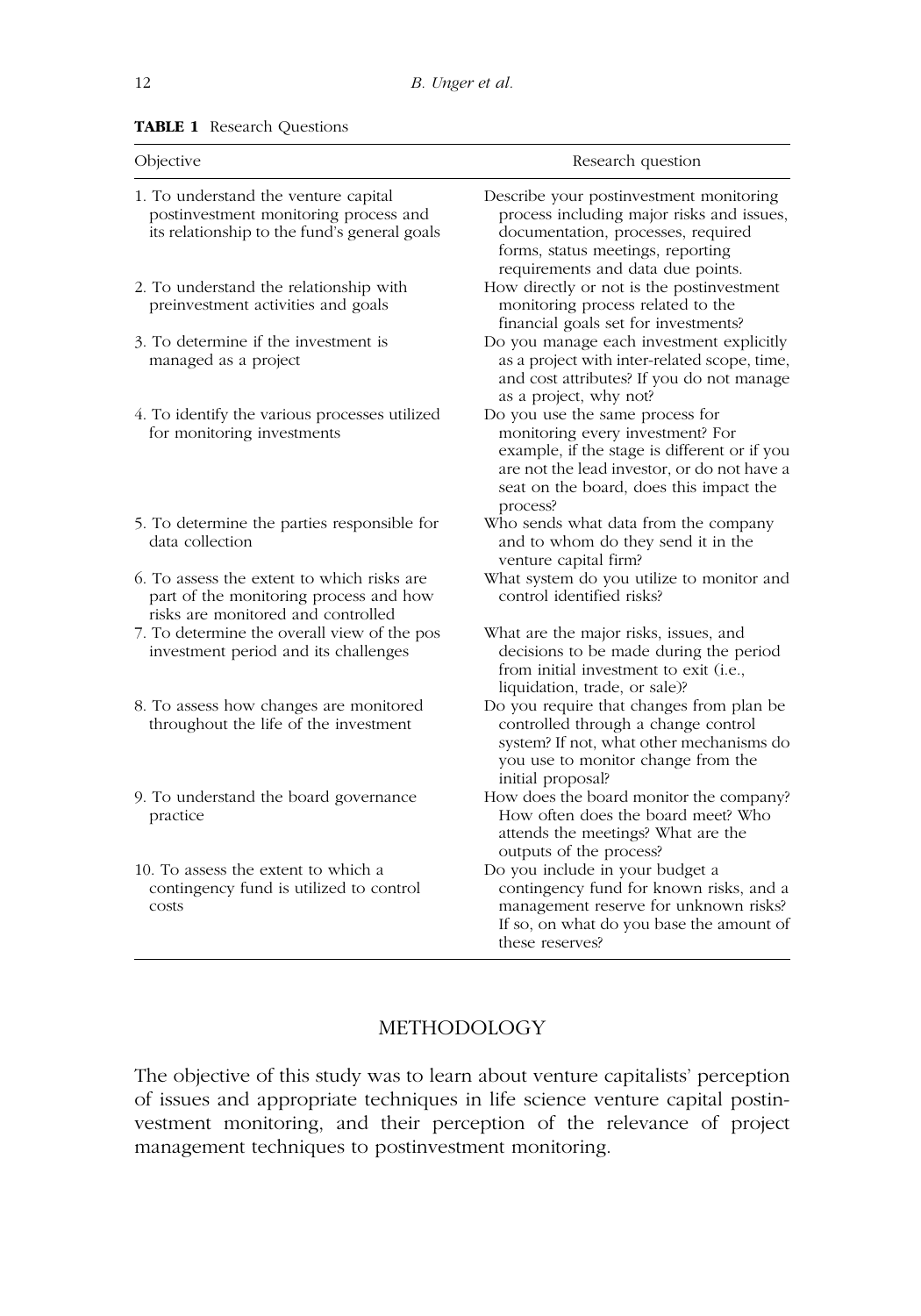| Background                                    | A                                                       | B        |           | D         | E          |
|-----------------------------------------------|---------------------------------------------------------|----------|-----------|-----------|------------|
| Size of Fund (millions)                       | \$80                                                    | \$75     | \$60      | \$260     | \$150      |
| Fund Experience                               | Second fund First fund Third fund Third fund Fifth fund |          |           |           |            |
| Number of Professionals<br>(Partners & Assoc) | 3                                                       | 3        | 4         | ่ (า      | 10         |
| Number of investments.                        | 10                                                      | $7 - 10$ | <b>NA</b> | $10 - 12$ | $17 - 18$  |
| Take Board Seat                               | Yes                                                     | Yes      | Yes       | Yes       | <b>Yes</b> |
| Focus on life science and/or<br>medical       | 80%                                                     | $100\%$  | $100\%$   | $100\%$   | $100\%$    |
| Stages of Typical Investments                 | Mixed                                                   | Early    | Early     | Mixed     | Early      |

TABLE 2 Background on Selected Firms Interviewed

The qualitative research design involved three stages: (1) conduct of interview with selected life science venture capital firms; (2) review of data and documents provided at the interview; and (3) follow-up questions after review of the relevant data and documents. The data were collected via semi-structured interviews (approximately 45 minutes to 1 hour) with professionals (generally at the partner level) from five venture capital organizations. Quotes in the results section that follows are generally paraphrased rather than the exact sentences. Data was analyzed on an iterative reduction basis, following the Huberman and Miles (1998) Interactive Data Analysis model. The interview framework is detailed in Table 1 below.

#### Background on Firms Interviewed

The interviews were conducted over a three-month period and various background information was elicited from these interviews. This information is summarized in Table 2.

To maintain the confidentiality of the venture capital firms interviewed for this study, we have designated the five firms below by letter. As noted below, the venture capital firms range in size from small two-partner firms to very large firms with many institutional investors. Firm E has the largest number of partners and also the most experience. The focus of each firm is primarily life science, including biotech, medical devices, and health care IT. The stage of investment reflects a mix of early and late stage.

## RESULTS AND DISCUSSION

Although there were many common goals in the five interviewees' descriptions of the monitoring process, there were also interesting differences among them in how they viewed the process itself and the behaviors they emphasized. (See Figure 2 Two views of the venture capital monitering process: Idealized rational explicit process with one investor versus actual imprecise process with multiple stakeholders and emphasis on collective behavioral phenomena.)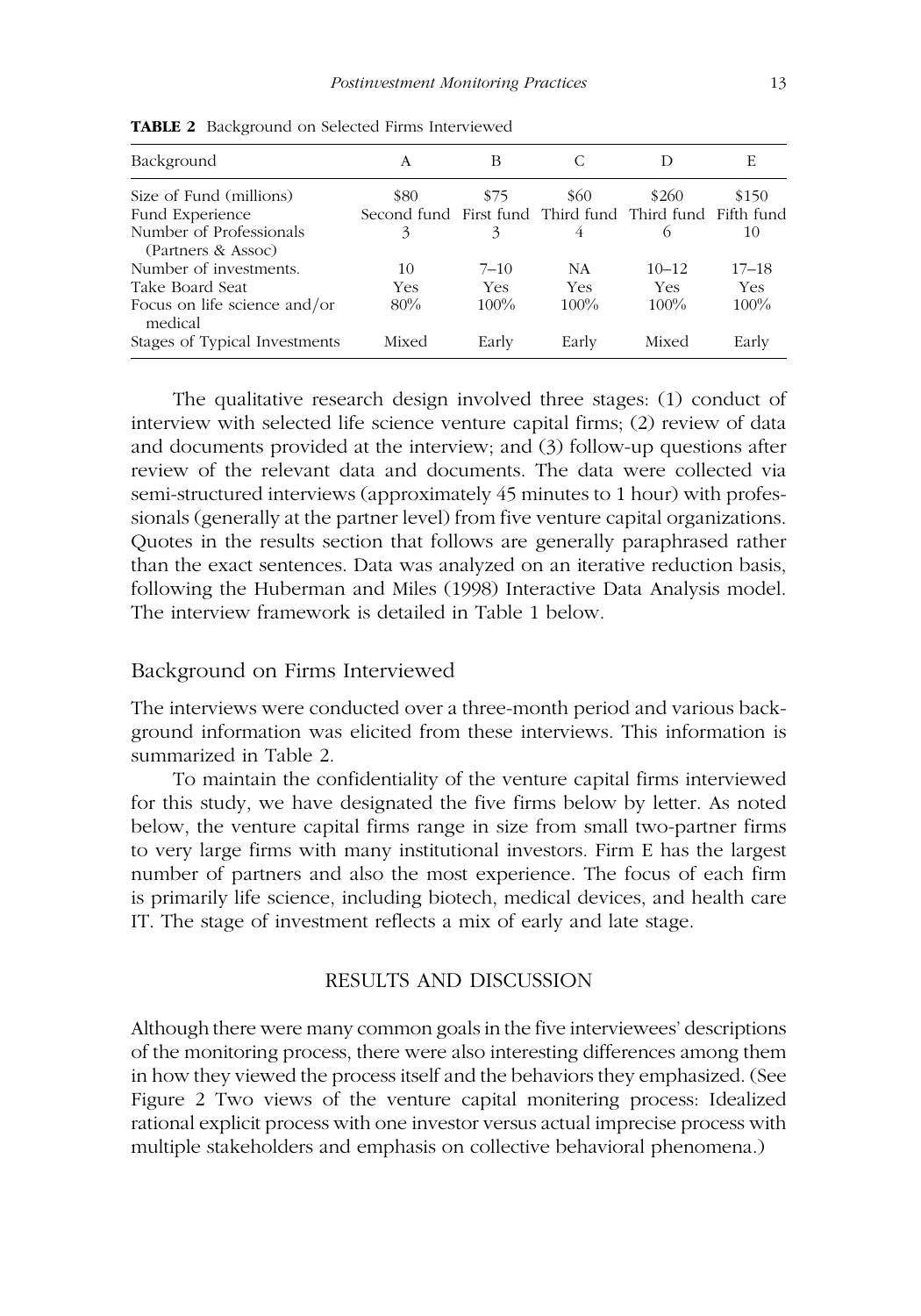

FIGURE 2 Two views of the venture capital monitoring process: Idealized rational explicit process with one investor versus actual imprecise process with multiple stakeholders and emphasis on collective behavioral phenomena.

A consistent theme was the inherent uncertainties-both internal and external to a company- in what happens after the initial investment and that how this is handled – the monitoring phase – affects the success of the investment as a return to the Fund and its investors.

Interviewees cited the rapidly changing nature of the market, competitive, financial, and regulatory environment of life science companies, and the inherent great uncertainties of the company's own scientific and technical progress, and the consequent need for flexible responsiveness in order to have the best chance at preserving or even enhancing a desirable financial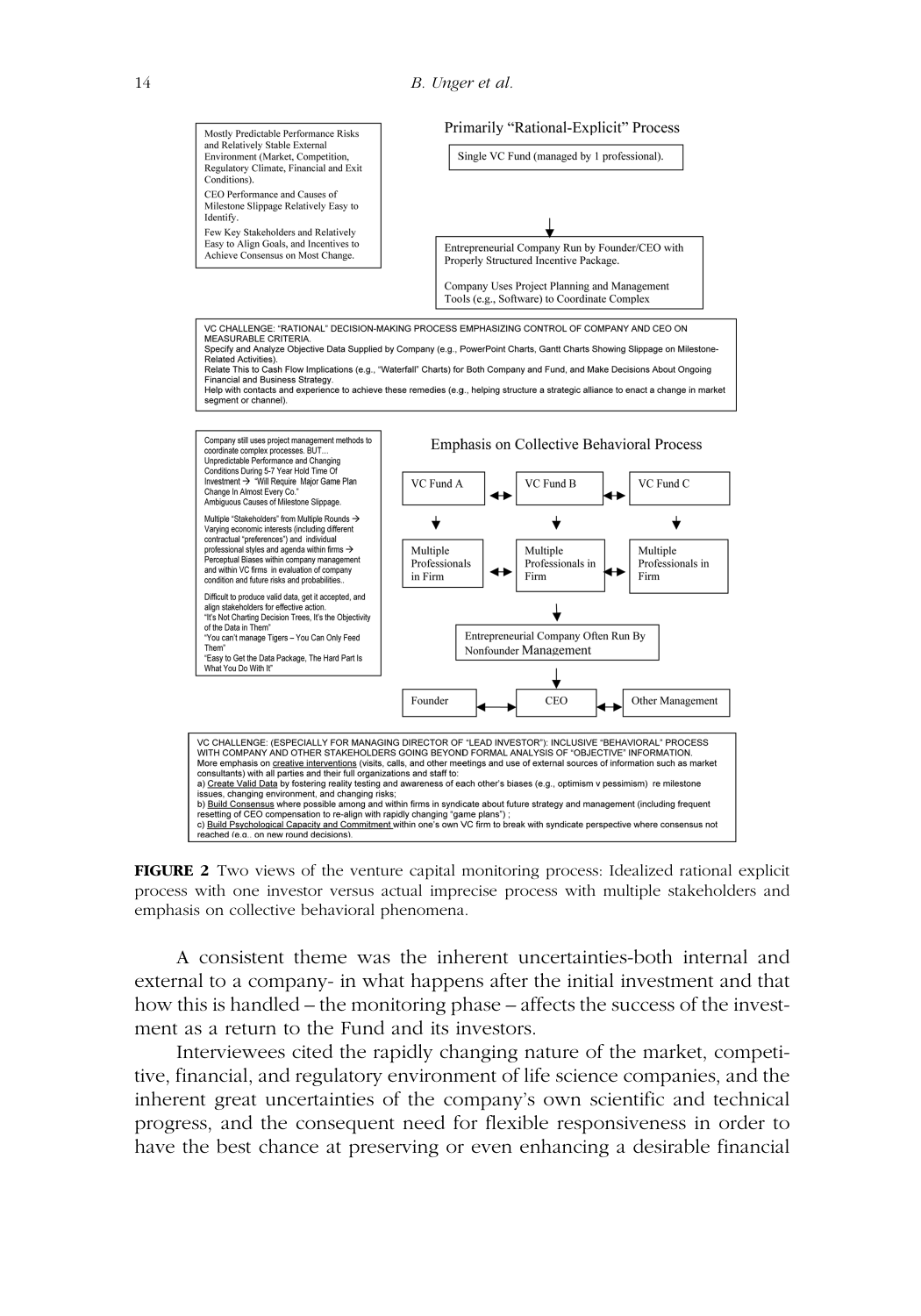return for a fund, while not committing to expensive new strategies unless their likely risks and rewards made sense.

''Though a lot of attention is paid at the front end of the investment, for example in the business plan, ultimately, the money is made or lost in the decisions you make after you invest.''

''Our hypotheses about the science, the product, whether the target market will prefer cheaper or better alternatives, the people strategy, manufacturability, how the FDA will act, any one of these can change during the 5–7 year hold time of an investment—and in fact several will—the world totally changes in this period.''

''I can't think of one company in which we stuck to the original plan ... There is a need for flexible responsiveness—broken field running making quick changes based on actual conditions and information on the field rather than in enforcing a strong feedback loop to the original plan where the original goal or business plan doesn't change.''

Examples of such decisions that have to be made ''on the fly'' included changes to reimbursement or pricing strategy, product form or mode of delivery, decisions to go a longer period before arranging for the sale of the company, use of corporate partners, amount of outsourcing, and evolving harvest strategy. (For example, do you sell the company before clinical approvals?) They emphasized that there were a ''small number of big decisions'' and that ''some of the most important decisions are not made before you invest,'' and these decisions are what make or break an investment's success.

''Particularly in startups making new products, despite ours and the founder's best analysis and business planning, we very frequently find that our understanding of the actual market was incorrect or the market changes, and our challenge becomes identifying the real market, and finding the best way to it ... or bringing the investment to a satisfactory harvest before we risk a further loss.''

## VC Monitoring as ''Rational-Explicit'' Decision Making

The three interviewees from firms with a smaller management structure and less total money under current management (including that from previous funds) focused mostly on a relatively clear-cut process of active decision making and syndicate leadership based on discussion of reports and presentations by management of specific subactivities related to achievement of milestones (what we have called a mostly ''rational-explicit'' model).

In this process as per earlier literature, the company's board, and the contractually negotiated presence of venture capitalists on it are seen as the central venue for decision making based on a well-defined package or ''board book" of objective data specified by the board and/or the individual investors contractually, and supplied by the company (e.g., head counts, pipelines of sales and prospects, quarterly or monthly cash flow charts, PowerPoint charts,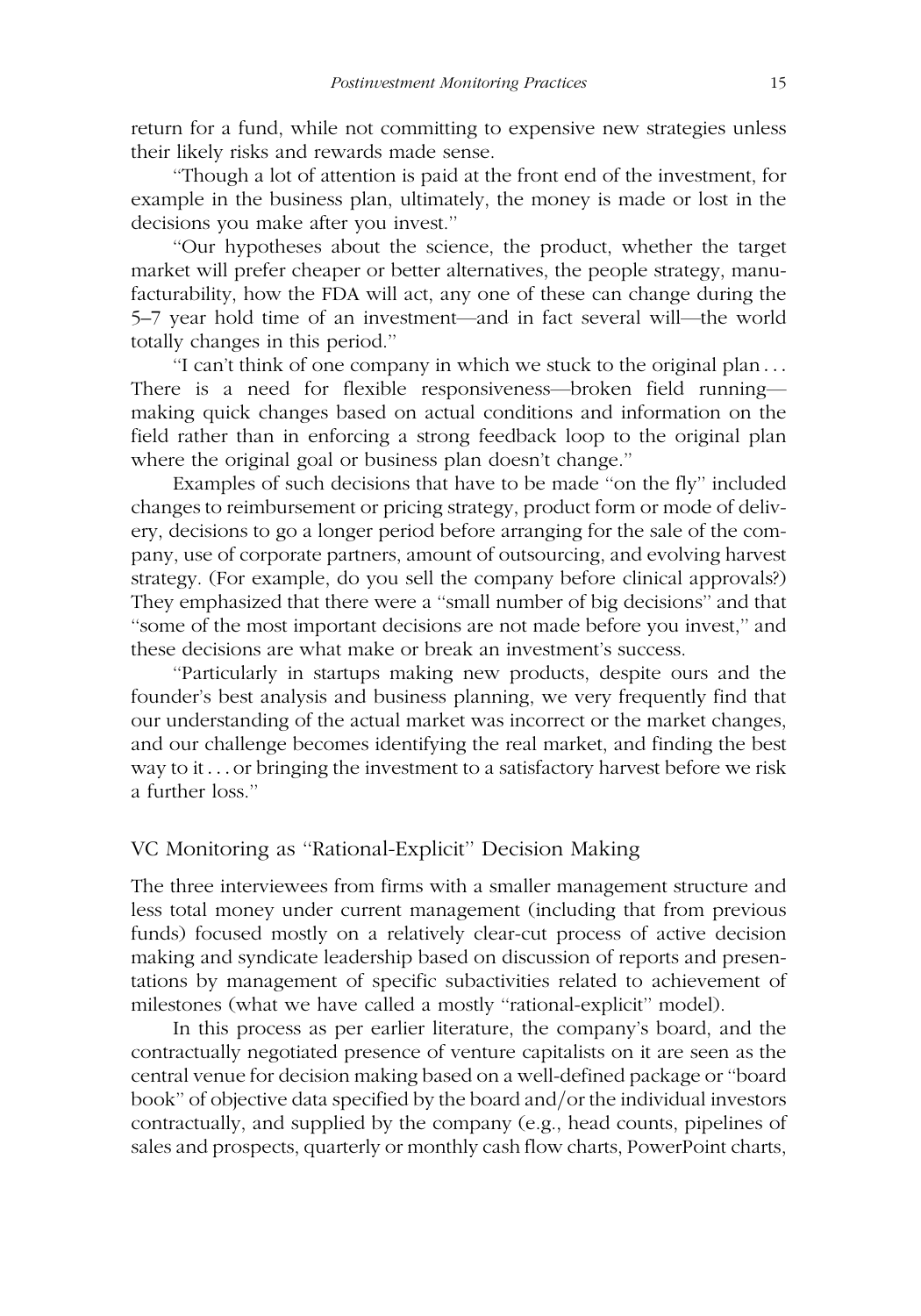and Gantt charts indicating status and slippage on milestones related to ability to raise additional cash).

The data required and the process of monitoring were seen as driven by extensive preinvestment analysis. As one interviewee described the process:

''Before we invest, we model—in conjunction with our discussions with company management—who would be likely to buy the company, and create a chart of what milestones—both multi-year objectives and related specific activities and mini achievements—would be needed at the end (as well as along the way to obtain more financing), and the likely valuations these milestones would support. We model this both from experience and from calls to players in the industry. We go backwards from this to determine pre- and postvaluations and amounts of earlier financing events and stock dilution building in the necessary rates of return [expressed as a hurdle rate multiple for the projected time period involved], and therefore the acceptable company preinvestment valuation or price we are willing to pay now for our desired share.''

''The initial preinvestment analysis of necessary milestones and achievements is then used in conjunction with the company budget to develop a cash flow analysis including projection of when additional funds will be needed, and when and on what terms new funds are expected. Because of the lag times in a board agreeing on a new round and in introducing the company to investors, we use three months after achievement of each milestone as the likely time that money will come in related to that milestone.''

''This in turn guides the documents we want sent to us and the presentations we want in board meetings, as well as the internal tools we use at our firm to guide our ongoing decision making. For example, we modify the cash flow plan generated above to produce a ''waterfall analysis'' chart which we use internally to keep track of when the company will run out of money or need additional investment. This is updated and adjusted monthly with the cost data and milestone achievement data provided by company management to show the impacts of milestone/activity and budget variances, and what this will mean for financing, and for our likely financial return."

As indicated above, these interviewees reported that board meetings and internal discussions were focused on milestones and selected subactivities related to them, and issues and problems related to them, and whether these problems might be remediated, or whether changes in basic strategy were called for, and the possible impact on financings.

''The spreadsheet for each company is continually modified for activity completions or delays and their impact on milestones and on the return expected and is prepared and presented at every meeting with each key activity being verbally discussed at the meeting. The biggest problem of course is lateness in achieving milestone events and consequently running out of funds or facing major dilution of investment because we have to raise monies at different valuations... things don't work as planned and we have to decide to kill, sell, raise money, or continue to run the company beyond the original plan.''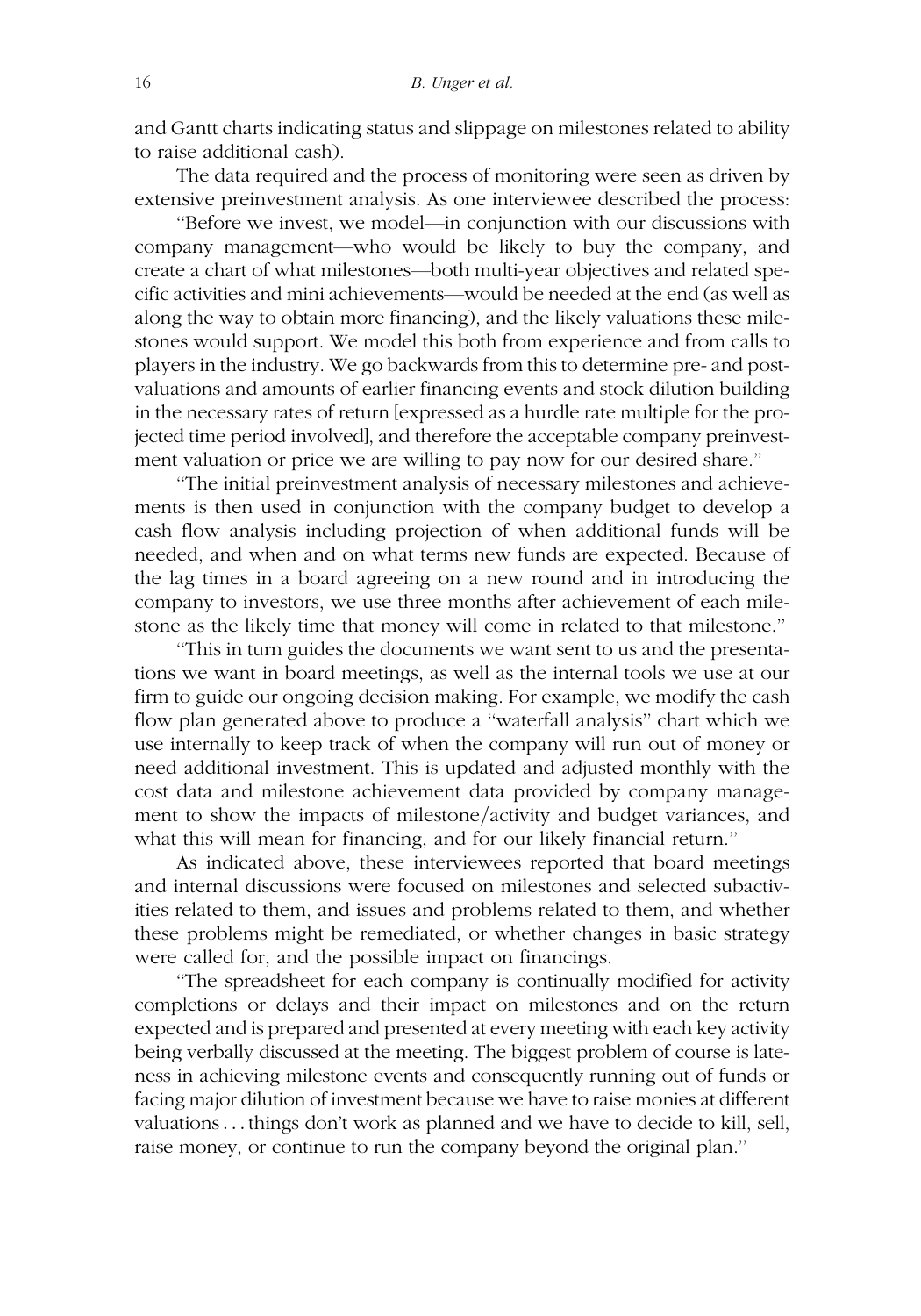The view of monitoring as primarily objective data based decision making was qualified to also include:

- . Getting accurate data from the CEO depends on developing a trusting relationship (''it's like a marriage'') via conversations and visits between meetings;
- . The board should carefully design the CEO's compensation plan to motivate him or her toward candidly and resolutely addressing problems and achieving milestones consistent with the investor's financial interests (e.g., variable additional stock and salary, and rewards for successful harvest);
- . Dealing with the persistent problem—even after aligning of financial incentives—of overoptimism by CEOs, especially those who were also company founders, in their view of milestone delays and how easily they could be remedied. All five interviewees, therefore, emphasized getting the ''C level'' (chief scientific officer, chief marketing officer, etc.) members of management actively in communication with the board to keep the CEO and investors realistic in their appraisal of progress and assessments of risks and probabilities. ''In most of our board meetings, we bring in 3–7 C-level persons. We want to get a better sense, not just one perspective.''
- . Avoiding micromanaging and meddling especially when things are going well (''we don't want to bug the CEO with lots of phone calls from investors'');
- . Getting more involved (spending more time) in questioning things and talking to management when there were evident significant delays, budget variances, or performance issues (e.g., inadequate early revenues) and in these situations being alert to fundamental CEO problems such as lack of cost consciousness or lack of realism that may necessitate replacement of the CEO. This is also consistent with Gompers and Lerner's (2006) finding that representation of venture capitalists on boards increased around times of CEO turnover.
- . Frequent conversations with the other venture capitalists in the deal in order to present a united front to the CEO on key issues and the importance of dealing with them. Several interviewees commented on the importance of using a persuasive collaborative style with other directors and with the CEO whenever possible and recognizing that that you are not in total control.
- . Finally consistent with views in the literature of the venture capitalist role, interviewees all noted the importance of the investor's networks, experience, and skill set to achieve the remedies developed in the decisionmaking process (''being part of the solution''). Examples of this included helping find additional key personnel such as marketing and regulatory managers and outside experts, initiate and structure partnerships and strategic alliances (an activity often referred to as business development, Unger and Shavit, 2008) to enact needed changes in market segment or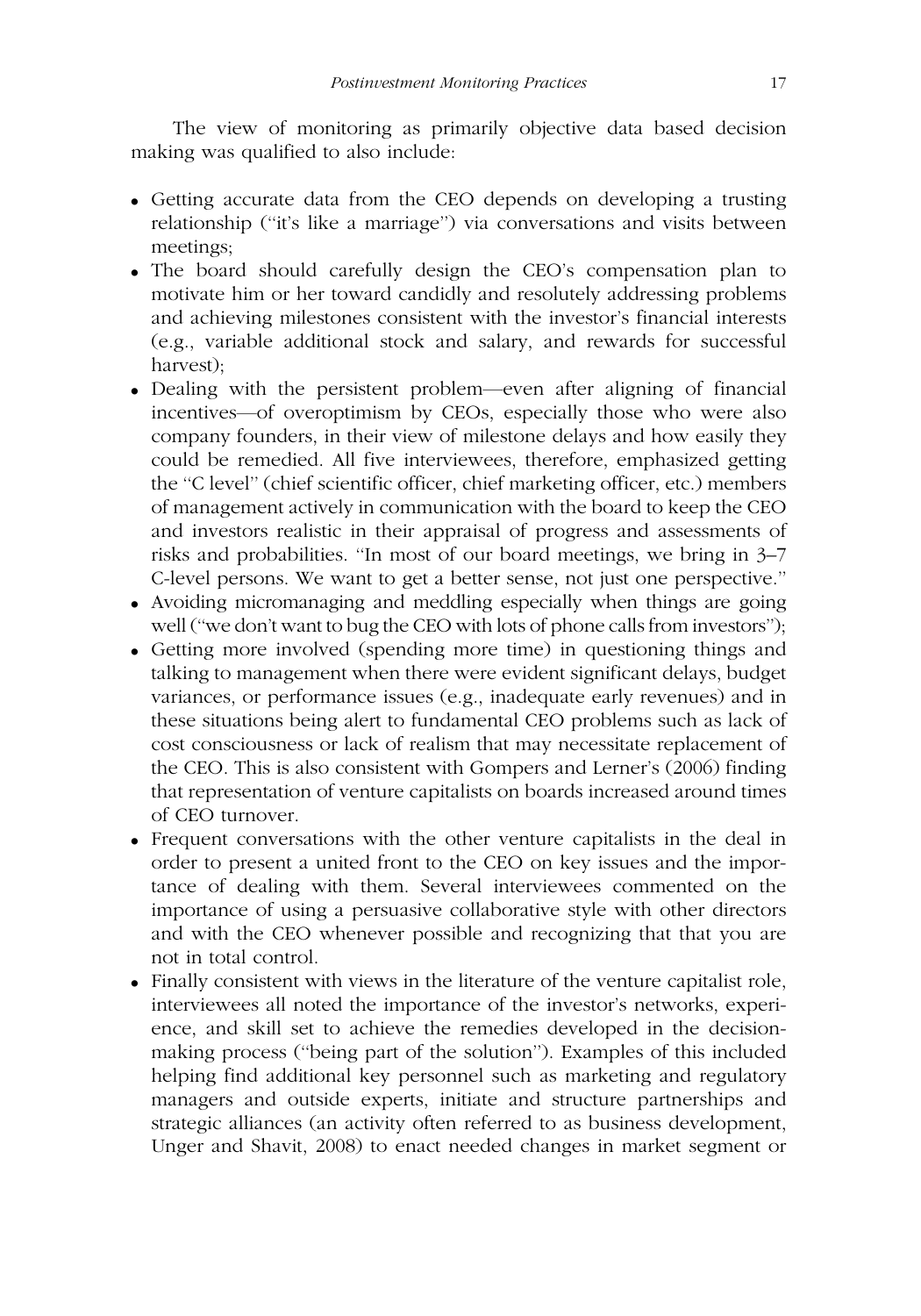channel, assistance in structuring new rounds of investment, and other financially related matters such as initial public offerings and mergers and acquisitions, choosing investment bankers, and even finding new directors when needed to bring in needed skill sets.

## VC Monitoring as a Complex Collective ''Behavioral'' Process

Although all five interviewees recognized the importance of utilizing formal data packages and the necessity for behavioral components such as above, the two venture capitalists from firms with bigger management teams and more monies under management (both current fund and prior funds still active) [and possibly more co-investors in their syndicates] went much further in their emphasis on behavioral issues.

They highlighted the importance of understanding and facilitating a data collection and decision process (what we have called a ''collective behavioral'' model) involving complex multiple stakeholders and going beyond formal analysis of objective information. In particular they noted (1) the different perceptual biases and interests within company management including the founder, CEO, and other key managers; and (2) the differences among multiple venture funds in the syndicate and also among the multiple professionals in each venture firm.

''Waterfall charts, decision trees, and variance charts do not provide all the answers, and the tough decisions involve what to do when the management team appears to have executed appropriately, but everything around you is changing, and you have to get several parties and several individuals with varying personal and emotional stakes in the continuance of the product development strategy, the company, and the investment itself to examine what is really happening and then make open-eyed decisions.'' ''It's easy to get the data package; the hard part is what you do with it.''

There was a great concern about: (1) ambiguous causes of milestone slippage (''it's usually very difficult to determine if a 'crappy CEO' is the root cause of a problem, let alone put this possibility into a Gantt chart'') and (2) the lack of objectivity in interpreting and acting on this. Perceptual bias in the evaluation of company condition and future risks and probabilities were seen as natural results of having multiple stakeholders from multiple rounds with varying economic interests (including different contractual preferences) and also the presence of different individual professional styles (e.g., pessimistic vs. optimistic reading of events) and hidden agenda (was it my deal or someone else's deal in the firm?) within the several firms.

Also in the relationship with management and its CEO, even where compensation had been originally aligned on an economic basis with investor goals there were still unavoidable differences in psychological ownership that affected validity of decision making. When ongoing problems seemed to cast doubt on the financial wisdom of original goals such as completing the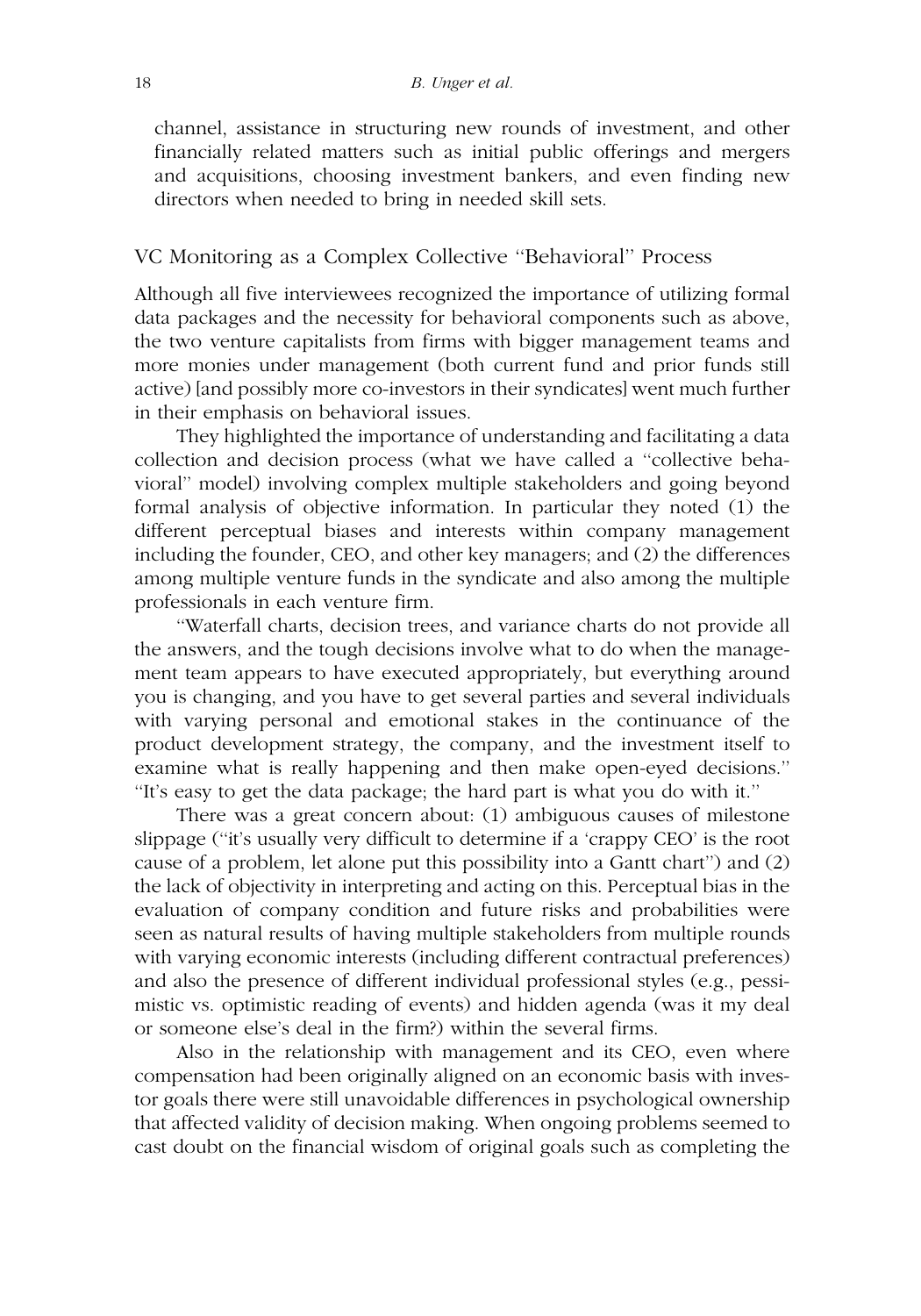product or finishing clinical trials, an attachment to task completion and a stable operational domain (one's job) could get in the way of management being realistic, for example, in its assessment of the probabilities for turning conditions around in reasonable time, and decisions involving matters such as changing the strategy to sell the company earlier than planned.

In this situation, the venture capitalists saw their greatest challenge as creating a process that could facilitate the production of accurate and widely shared assessments and aligning stakeholders for effective action.

As highlighted in Figure 2, the two venture capitalists from firms with bigger management teams thus placed distinctly more emphasis on (1) creating credible data on often subjective issues; (2) building consensus where possible among the syndicate firms and the company about future strategy and management; and (3) building psychological capacity and commitment within the syndicate and/or the individual VC fund to  $(a)$  make the tough decisions (e.g., let the company go down and its competitors ''win'' because the added investment to keep the company alive no longer makes sense from an investment risk/reward perspective); and/or (b) break with the syndicate perspective where consensus cannot be reached (on such key issues as in decisions on participating or not in new rounds).

As one venture capitalist said about his efforts to build consensus among his partners in the face of perceptual differences: ''you can't control tigers—you can only feed them'' Another noted: ''You are part of a committee. You have less information than you might have wanted. You are not an expert but a builder of consensus. You have to be willing to consider multiple alternatives.''

To manage perceptual bias, especially within their firms, the partners at the two larger firms especially commented on the need for creative structures and behavioral interventions such as:

- . Within the venture firm's internal deliberations, openly discussing each other's perceptual styles (who is the always optimistic, the pessimist, etc.), so their positions can be better calibrated in discussions of individual situations, and their styles can be used in a positive way to promote a multisided view of things;
- . Designating a backup partner to supplement the primary partner on an investment and act as ''devil's advocate'' in internal discussions;
- . Designating a partner to act as advocate for ''orphan'' companies where the original investment was led by a partner no longer in the firm;
- . Hiring experienced part-time mentors (retired CEOs) to consult with the CEOs of the companies and add objectivity in assessments of shortfalls;
- . Frequently speaking with the other investors in the syndicate, and trying to make visits to the companies together, and actively benefit from the availability of a ''second opinion'' Gompers and Lerner's study of choices of co-investors in biotech venture capital syndicates supports this observation (2006, p. 266).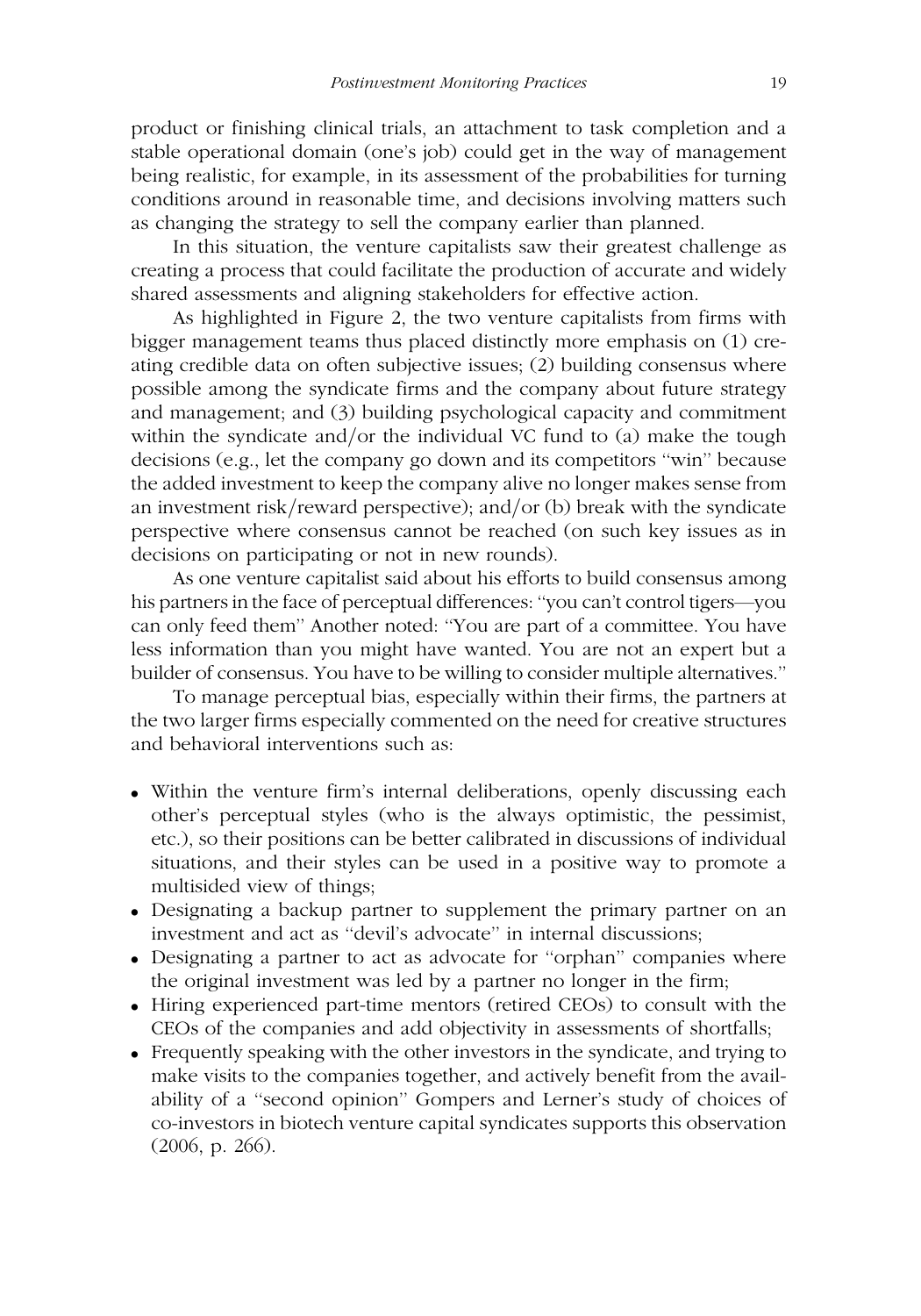- . Having one's whole firm, sometimes even including clerical support staff, go as a group to visit a portfolio company, and hear its progress presentation, and compare notes afterward.
- . Frequent (not just a onetime structuring when the investment is initially made) resetting of CEO compensation to re-align with rapidly changing game plans (viewed as helping although not totally eliminating the perceptual biases and self-interest issues of CEOs and founders). For example, if the decision to sell early was made, then the CEO's compensation could be changed to reward success in this new goal.

## Use of Project Management Concepts and Tools

All of the interviewees believed in the value of project management tools and techniques for their portfolio companies, especially project tracking software, and two interviewees specifically reported urging their companies to make use of the best tools to manage complex interrelated processes such as the subactivities related to successful regulatory applications. They also endorsed the relevance to their own investing strategies of general concepts (from project management and elsewhere) such as staged financial commitments based on completion of milestones and focus on value created. However, none of the interviewees reported much use of formal project management systems, software, or language in their own postinvestment monitoring process.

The venture capitalists did use tools similar in spirit to project management methods such as cash waterfall charts to keep aware of issues affecting their financial goals and key decisions that had to be made, for example, an emerging milestone shortfall/delay that might dramatically affect the pricing of a needed new round, and therefore affect the viability (value created) of the existing financial model, and therefore necessitate consideration of a major change in the game plan. See Table 3, Comparison of Monitoring Process Used by PMs and VCs.

These tools helped the venture capitalists to focus in board meetings on the problems that were contributing to emerging catastrophic milestone failures, and also within the venture firms to guide considerations and constant readjustment of what the fund has to set aside as reserves for additional likely investment in that company versus expanding their portfolios by making virgin investments in new companies.

However the more formal and precise project management tools and processes such as the earned value system, network diagrams, integrated change control and formal risk assessments, auditing, and reserving were generally not employed directly by the venture capitalists (except that Gantt charts produced by company managements were often discussed at board meetings).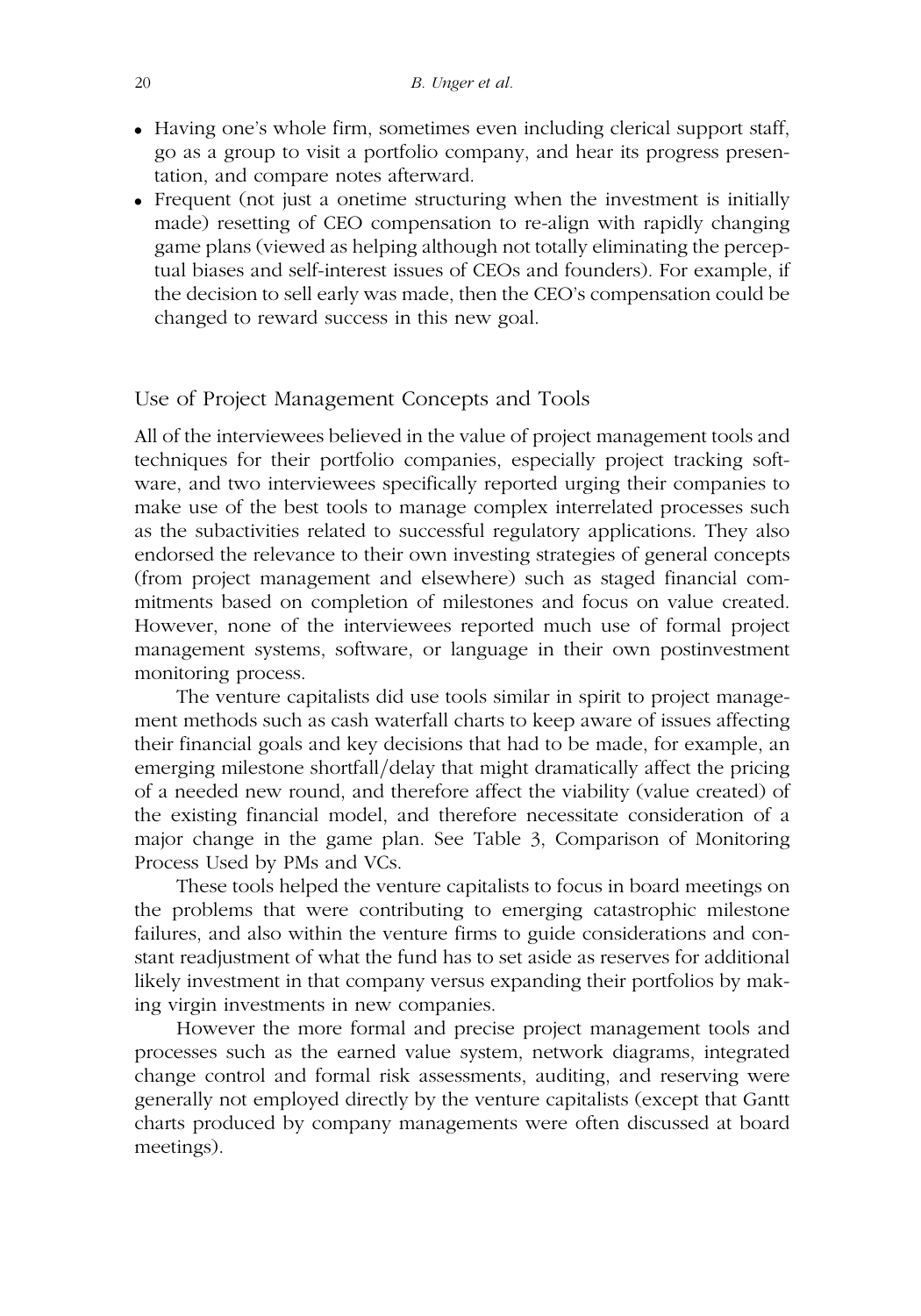| Monitoring<br>process groups    | Venture capital process                                                                                                                                                                                                                                 | Project management process                                                                                               |
|---------------------------------|---------------------------------------------------------------------------------------------------------------------------------------------------------------------------------------------------------------------------------------------------------|--------------------------------------------------------------------------------------------------------------------------|
| Cost                            | Waterfall charts prepared by<br>investor.                                                                                                                                                                                                               | Earned value system                                                                                                      |
| Scope                           | Objectives                                                                                                                                                                                                                                              | Contracts and requirements                                                                                               |
| Schedule                        | Milestones (with subactivity status<br>reports under each). Gantt<br>charts prepared by company.                                                                                                                                                        | Earned value system Gantt chart<br>Network diagrams                                                                      |
| Integrated<br>Change<br>Control | Non strategic changes monitored<br>by board on a postreporting<br>basis.                                                                                                                                                                                | Formal integrated change control<br>process with many checkpoints<br>built in.                                           |
| Quality                         | Technical evaluation by<br>management and consultants.                                                                                                                                                                                                  | Seven basic tools of quality with<br>formal systems.                                                                     |
| Risk                            | "Informal" ongoing verbal<br>"decision tree analysis" at<br>meetings based on consensus<br>perceptions of hard-to-measure<br>probabilities, and (in one firm)<br>formal periodic reassessments<br>of market conditions by hired<br>outside consultants. | Formal ongoing risk<br>reassessments and audits.                                                                         |
|                                 | "Hot lists" monthly compiled from<br>professionals within fund of<br>portfolio investments seen as in<br>trouble and needing<br>consideration of additional<br>reserves beyond planned<br>further rounds, and how much.                                 | Formal computer-generated<br>"reserve analysis" based on<br>models integrating cost and<br>time and impacts of slippage. |

TABLE 3 Comparison of Monitoring Process Used by PMs and VCs

Reasons cited for not using more formal project management tools included the following:

- . The lack of meaningful numerical data such as probabilities and values that could be used with these approaches, especially for setting up a system at the inception of the investment.
- . The excessive cost of data collection investment, especially since as indicated above much of this involved a subtle consensus of interpreting hard to interpret subjective information subject to perceptual bias.
- . A belief that project management did not provide useful guidance to the problems of creating objective data and achieving consensus in situations of great ambiguity in the data and perceptual biases in multiple stakeholders. ''It's not about charting decision trees; it's the objectivity of the data in them.'' As one venture capitalist remarked, ''I wish project management would offer more help in the art of managing a professional partnership.''
- . The difficulty of getting the multiple stakeholders in the syndicate venture capital process to be influenced by and form consensus from relatively unfamiliar categories such as measures of earned value.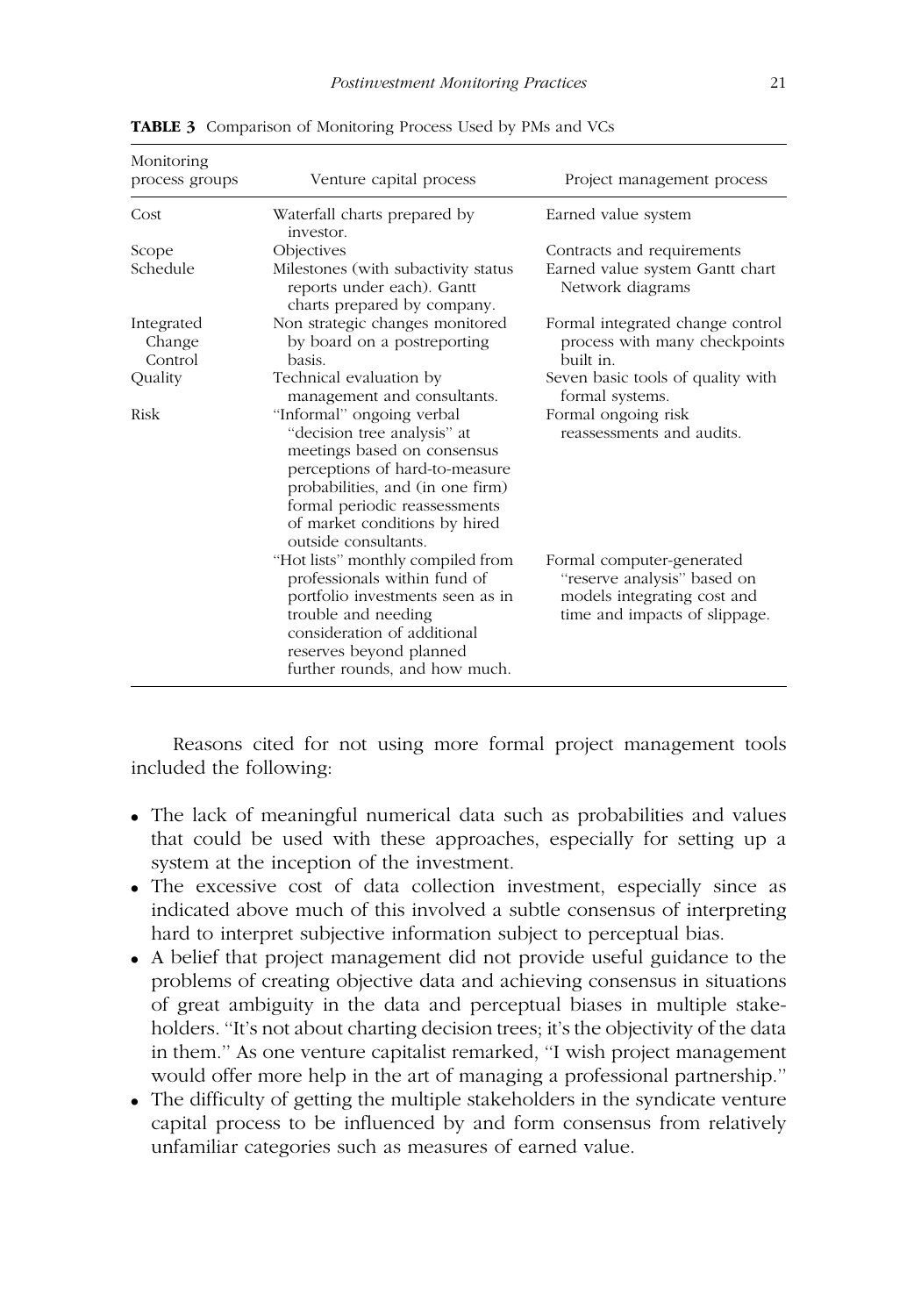. The conceptualization of venture capital investments in a given company as having a single general purpose (return on investment) but no single deliverable fixed objective or hard deliverable versus the project organizations with multiple hard deliverables.

''Of course we use concepts like 'management by objectives' in our focus on having key milestones and using this to drive our financial models, but generally we are less involved in the day-to-day management of the business and are more focused on understanding problems and making larger assessments and decisions such as retention or replacement of a CEO, or change of exit strategies. Uncertainties in perception of milestone status and root causes and future probabilities of success are difficult to quantify and thus it's hard to plug in project management tools such as formal decision trees.''

''As venture capitalists, we are more concerned about responding in real time to a relatively small number of external discrete events or largely uncorrectable or too late to correct internal performance problems (if we ever get to determine the root causes), rather than mitigating the cascading impact of a large number of interrelated events such as a delay in one part of a huge construction project that delays other parts.''

''Furthermore you can't easily quantify events such as the degree of changes in the regulatory or reimbursement environment or the market for acquisitions, nor quantify the probability these changes will be permanent.''

As one of the venture capitalists interviewed (who had earlier in his career been a project manager for one of the world's largest construction firms), noted: ''Project management in comparison to venture capital monitoring was developed in large part to get by the 'complexity barrier' of keeping track of large complicated projects with highly interdependent but very measurable activities.''

Interviewees also noted a fundamental difference in the superordinate or metagoals of projects and venture capital investments. As summarized by one investor, ''we are less focused on successful completion (must be finished no matter what) as in a large infrastructure project, and more on adjusting the overall business and exit strategy to whatever is the status of external realities and internal milestone creation.''

In project management a premature exit is generally not an option prior to completion of top level project goals such as creating a river crossing; the only acceptable objective is minimizing setbacks through time, scope and cost control to achieve a ''pareto optimal'' combination. In venture capital investment by comparison exiting an investment such as arranging an earlier than planned sale on unattractive terms (or even abandoning the investment in the extreme) is often considered acceptable if it preserves ROI or avoids further unattractive risk/reward outlooks. "The only hard and fast goal is to shift as needed.''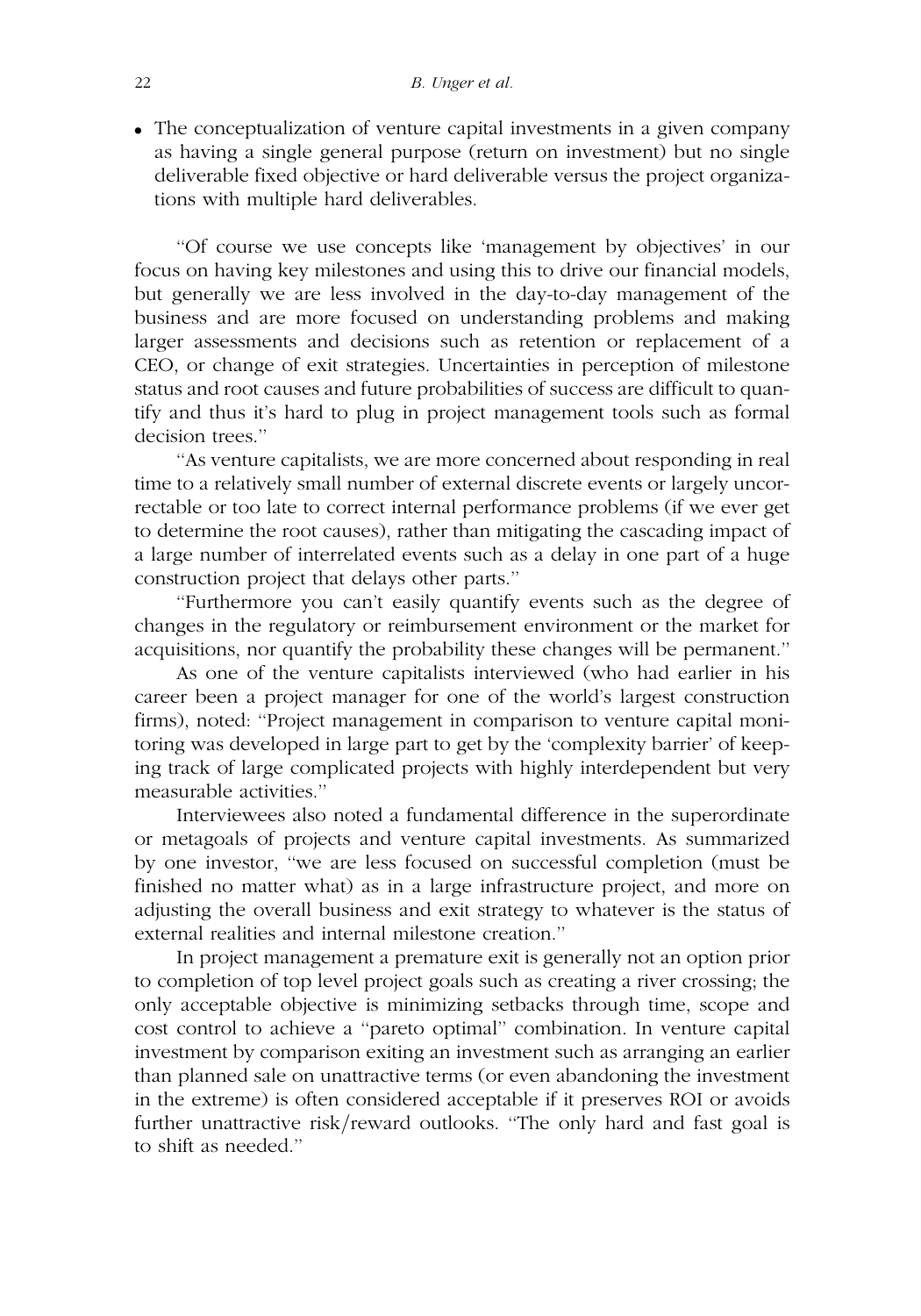#### **CONCLUSIONS**

The structure and monitoring of projects and venture capital investments contain some similar but not identical attributes. Venture capitalists, similar to project managers, utilize tools to keep track of and make decisions about their investments, but these are somewhat more limited and less formal than project management tools.

Venture capitalist interviewees, especially those with larger firms, put more emphasis on managing the collective data collection, analysis, and decision-making process of the extended stakeholder group in each investment of syndicate members, their individual investment professionals, and company founders and management.

In monitoring investments, life science venture capitalists portrayed a more complex multiparty behavioral process where the model of rational decision making based on explicit objective information in a relatively predictable environment has to be supplemented with behaviorally focused activities aimed at helping multiple stakeholders secure valid information in a context of great uncertainty and then reach decisions based on awareness of their own perceptual bias and interests.

The venture capitalists also stressed that while their companies typically used project management tools for managing interrelated tradeoffs in time, cost, and scope of their development activities, the venture capitalists themselves faced a somewhat different challenge, that of often needing to facilitate major changes in strategic and financial game plans in an environment of shifting and hard to measure independent events and probabilities and multiple stakeholders. This behavioral side of decision making may be an area where project management concepts and tools can be better elaborated and communicated to be of more benefit to venture capital monitoring.

#### **REFERENCES**

- Adams, J. R. & Barndt, S. E. (1988). Behavioral implications of the project life cycle. In Cleland, D. I. & King, W. R. (Eds.), Project Management Handbook (2nd ed.) (pp. 206–230). New York: Van Nostrand Reinhold.
- Barry, C. B., Muscarella, C. J., Peavy III, J. W., & Vetsuypens, M. R. (1990). The role of venture capital in the creation of public companies. Journal of Financial Economics, 27, 447–471.
- Cohan, P. & Unger, B. (July 2006). How venture capitalists operate: A systems perspective. American Venture Magazine, 1–2.
- Cooke-Davies, T., Cicmil, S., Crawford, L., & Richardson, K. (2007). We're not in Kansas anymore, Toto: Mapping the strange landscape of complexity theory, and Its relationship to project management. Project Management Journal, 38(2), 50–61.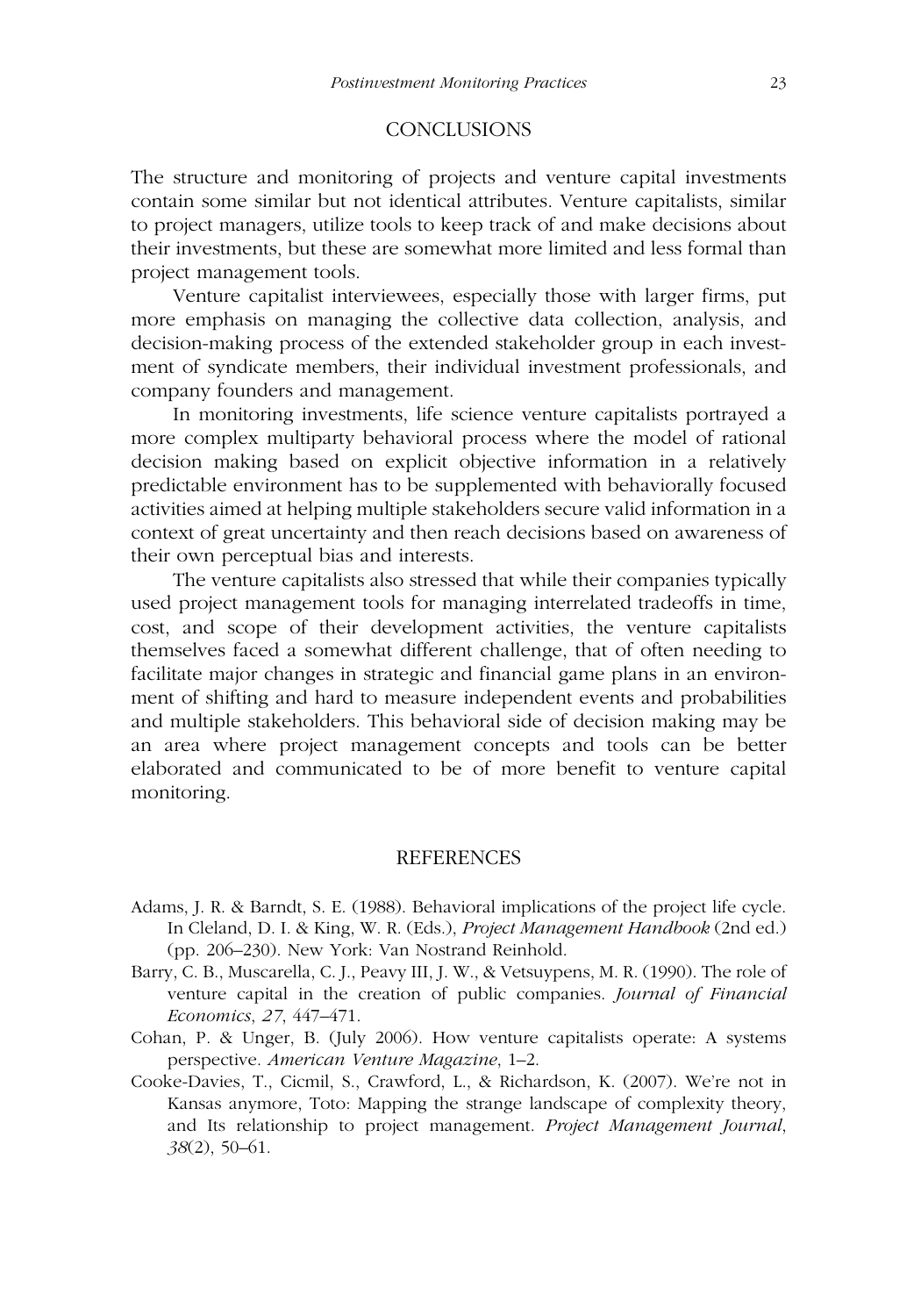- Crawford, L., Cooke-Davies, T., Hobbs, B., Labuschagne, L., Remington, K., & Chen, P. (2008). Governance and support in the sponsoring of projects and programs. Project Management Journal, 39, S43–S68.
- Esty, B. (2004). Modern Project Finance. Hoboken, NJ: John Wiley & Sons.
- Gilson, J. & Whitehead, C. (2008). Deconstructing equity: Public ownership, agency costs, and complete capital markets. Columbia Law Review, 108, 231–264.
- Gilson, R. & Black, B. (1999). Does venture capital require an active stock market? Journal of Applied Corporate Finance, 108(1), 36–48.
- Gladstone, D. (1988). Venture Capital Investing. Upper Saddle River, NJ: Prentice Hall.
- Gompers, P. & Lerner, J. (1998). The determinants of corporate venture capital successes: Organizational structure, incentives, and complementarities, NBER Working Paper No. 6725.
- Gompers, P. & Lerner, J. (2001). The venture capital revolution. Journal of Economic Perspectives, 15(2), 150–151.
- Organizational Gompers, P. & Lerner, J. (2006). The Venture Capital Cycle, (2nd ed.). Cambridge, MA: MIT Press.
- Graham, R. J. (1985). Project Management: Combining Technical and Behavioral Approaches for Effective Implementation. New York: Van Nostrand Reinhold.
- Gray, C. & Larson, E. (2008). Project Management: The Managerial Process (4th ed.). New York, NY: McGraw-Hill Irwin.
- Hellmann, T. (1998). The allocation of control rights in venture capital contracts. RAND Journal of Economics, 29, 57–76.
- Huberman, A. M. & Miles, M. B. (1998). Data management and analysis methods. In Denzin, K. M. & Lincoln, Y. S. (Eds.), Collecting and Interpreting Qualitative Materials (pp. 179–201). London: Sage.
- Jensen, M. (1993). Presidential address: The modern industrial revolution, exit, and the failure of internal control systems. Journal of Finance, 48, 831–880.
- Kanabar, V. & Warburton, R. (2008). MBA Fundamentals: Project Management. New York, NY: Kaplan Publishing.
- Klakegg, O. J., Williams, T., Magnussen, O. M., & Glasspool, H. (2008). Governance frameworks for public project development and estimation. Project Management Journal, 39, S27–S55.
- Lerner, J. (2000). Assessing the impact of venture capital on innovation. Rand Journal of Economics, 31, 674–692.
- McCahery, J. & Renneboog, L. (2003). Venture capital contracting and the valuation of high technology firms. Oxford, UK: Oxford University Press.
- Milhaupt, C. (1997). The market for innovation in the United States and Japan: Venture capital and the comparative corporate governance debate. Northwestern University Law Review, 91, 865–898.
- Perkins, T. (2008). Valley Boy. London: Gotham Books.
- Project Management Institute (2008). Project Management Body of Knowledge (PMBOK Guide), (4th ed.). Newtown Square: PA.
- Shleifer, A. & Vishny, R. (1997). The limits of arbitrage. Journal of Finance, 52, 35–55.
- Turner, J. R. (1999). The Handbook of Project-Based Management: Improving the Processes for Chieving Strategic Objectives, (2nd ed.). Maidenhead: McGraw-Hill Publishing.